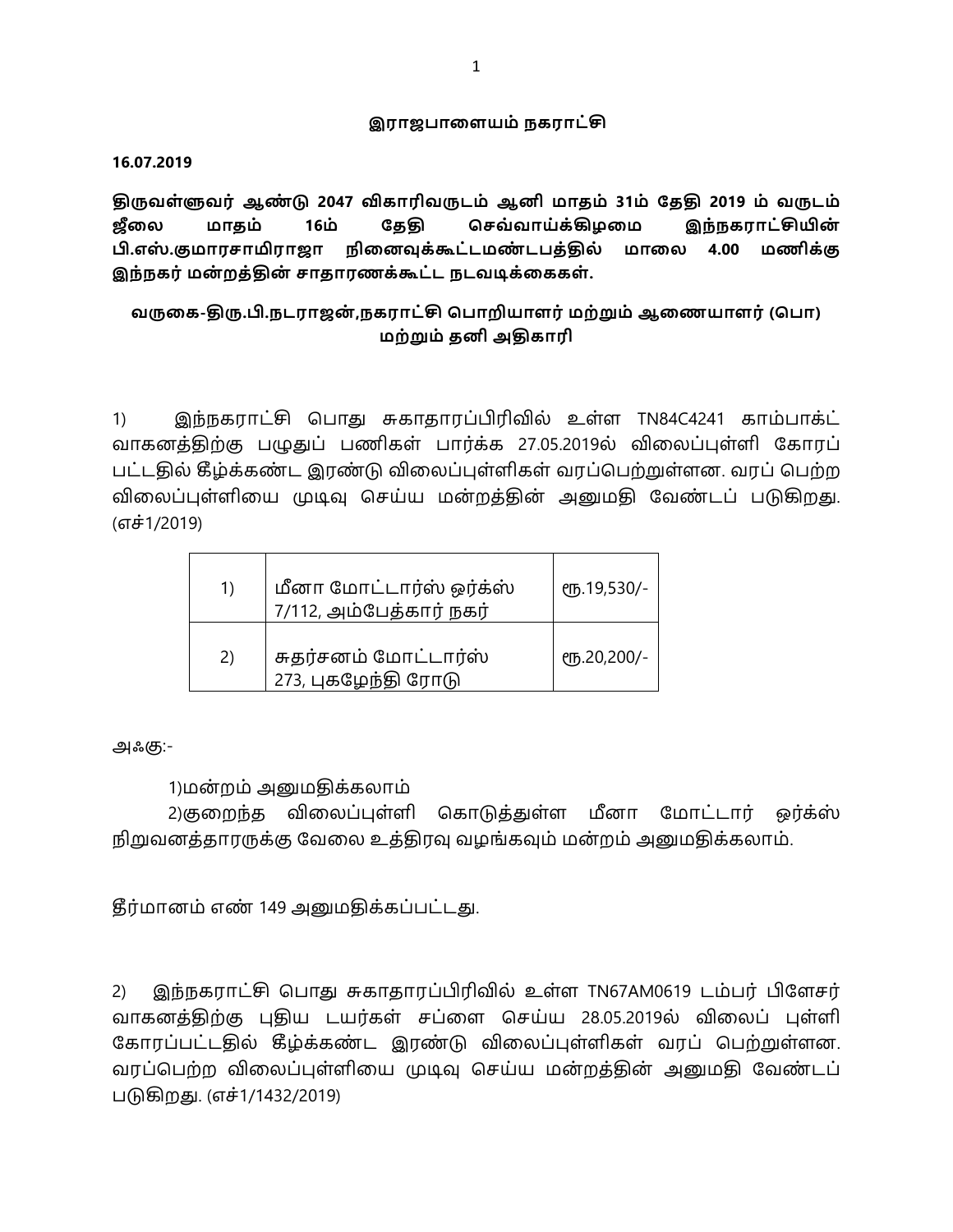| 1) | மீனா டயர்ஸ்<br>66A, இரயில்வே பீடர் ரோடு<br>இராஜபாளையம்       | СТБ.81,000/- |
|----|--------------------------------------------------------------|--------------|
| 2) | நவீன் டயர்ஸ்<br>147 C2, T.P.மில்ஸ் ரோடு<br>ராஜபாளையம்<br>(೨) | СТБ.82,400/- |

1)மன்றம் அனுமதிக்கலாம்

2)குறைந்த விலைப்புள்ளி கொடுத்துள்ள மீனா டயர்ஸ் நிறுவனத் தாரருக்கு வேலை உத்திரவு வழங்கவும் மன்றம் அனுமதிக்கலாம்.

தீர்மானம் எண் 150 அனுமதிக்கப்பட்டது.

3) இந்நகராட்சி பொது சுகாதாரப்பிரிவில் உள்ள TN67A29290 டம்பர் பிளேசர் வாகனத்திற்கு ஹைட்ராலிக் பம்பு பழுது பார்க்கும் பொருட்டு உத்தேச செலவுத் தொகை ரூ.20,935/-க்கு மன்றத்தின் அனுமதி வேண்டப்படுகிறது. (எச்1/5073 /2019)

அஃகு:-

1)மன்றம் அனுமதிக்கலாம்

2)மேற்படி பணிகள் மேற்கொள்ள உள்ளூர் விலைப்புள்ளி பெறவும் மன்றம் அனுமதிக்கலாம்.

தீர்மானம் எண் 151அனுமதிக்கப்பட்டது.

இந்நகராட்சியில் தனியார் துப்புரவு ஒப்பந்த பணி மூலம் திடக்கழிவு 4) மேலாண்மை திட்ட பணிகள் (SWM) மேற்கொள்ள வழங்கப்பட்ட உத்தரவு 31.08.2018ல் முடிவுற்ற நிலையில் மீண்டும் மூன்றாண்டுகளுக்கு ஒப்பந்தப் பணிக்காக சென்னை நகராட்சி நிர்வாக ஆணையர் அவர்களுக்கு 11.12.2018ல் பிரேரணை அனுப்பப்பட்டதில் சென்னை நகராட்சி நிர்வாக ஆணையர் அவர்களின் 04.12.2018ம் தேதிய செயல்முறை ஆணை எண் 28369/ஜே3/2018ல் 206 துப்புரவு பணியாளர்களுக்கான அனுமதியும் 08.04.2019ம் தேதிய செயல்முறை ஆணை எண் 28069/ஜே3/2018ல் 97 துப்புரவு பணியாளர்களுக்கான அனுமதியும் ஆக மொத்தம் 303 துப்புரவு பணியாளர்களுக்கு தனியார் வசம் ஒப்படைத்து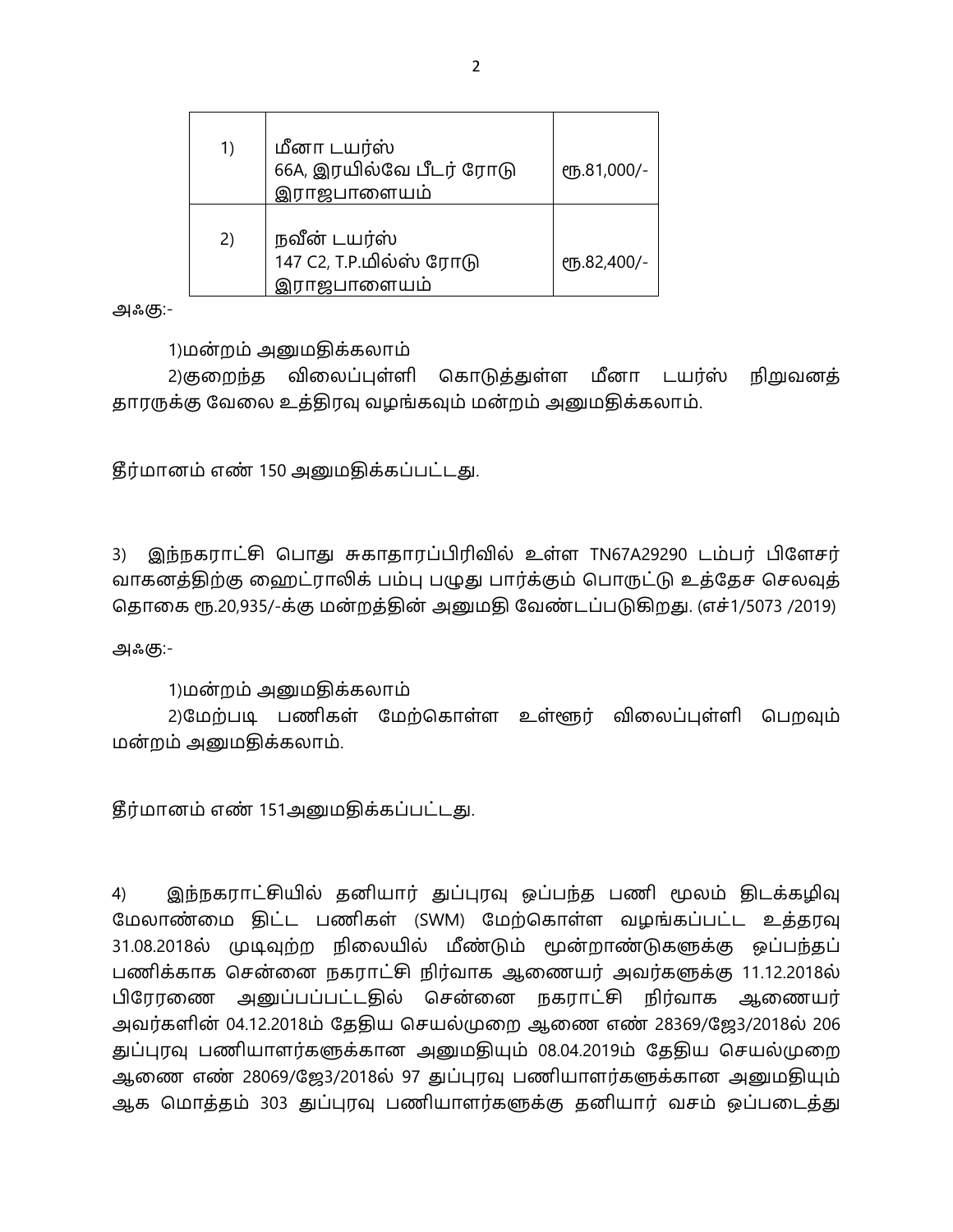பணிகளை மேற்கொள்ள அனுமதியளிக்கப்பட்டுள்ளதால், மேற்படி தனியார் மூலம் திடக்கழிவு மேலாண்மை பணிகளை மேற்கொள்வதற்கு மூன்றாண்டு காலத்திற்கு ஒப்பந்தப்புள்ளி கோரவும், அதற்கு செலவாகும் ஓராண்டு செலவுத் மன்றத்தின் ரூ.3,00,00,000/-க்கும் ஒப்புதல் கோரப்படுகிறது. தொகை (எச்1/2279/2018)

அஃகு:-

ஒப்பந்தப்பணிக்குரிய செலவினம் தனியார் ஒன்றிற்கு மாதம்  $1)$ கணக்கீடு செய்யப்பட்டதில் கொகை **e** Б.24, 17, 232/-இத்துடன் ஆகும். கணக்கீடு படிவம் இணைக்கப்பட்டுள்ளது.

2) மேற்படி இப்பணியானது அக்கியாவசியமாக இருப்பதால் நகராட்சி சென்னை அவர்களிடமிருந்து நிர்வாக ஆணையர் அனுமதி பெறப்பட்டுள்ளதாலும், மேற்படி பணியைச் செய்ய ஒப்பந்தப்புள்ளி கோர மன்றம் அனுமதிக்கலாம்.

3) அவசர அவசியம் கருதி நகர்மன்ற அனுமதியை எதிர்நோக்கி தனி அலுவலரின் ஒப்புதல் பெற்று ஒப்பந்தப்புள்ளி கோரியதற்கு மன்றம் பின்னேற்பு வழங்கலாம்.

தீர்மானம் எண் 152 அனுமதிக்கப்பட்டது.

இந்நகராட்சியில் மொத்தம் 42 வார்டுகள் உள்ள நிலையில் துப்புரவு 5) பணியாளர்கள் போதிய நிலையில் இல்லாத காரணத்தினால் கூடுதலாக துப்புரவு பணியாளர்களை நியமனம் செய்யும் பொருட்டு இவ்வலுவலக கடித எண் எச்1/7279/2018 நாள் 11.12.2018ல் நகராட்சி நிர்வாக ஆணையர் சென்னை-5 அவர்களுக்கு கருத்துரு அனுப்பப்பட்டதில் நகராட்சி நிர்வாக ஆணையர் அவர்களின் 04.12.2018ம் தேதிய செயல்முறை ஆணை எண் 28369/ஜே3/2018ல் 206 துப்புரவு பணியாளர்களையும், 08.04.2019ம் தேதிய செயல்முறை ஆணை எண் 28069/ஜே3/2018ல் 97 துப்புரவு பணியாளர்களை ஒப்பந்த அடிப்படையில் தனியார் மூலம் அவுட்சோர்சிங் அடிப்படையில் துப்புரவு பணி மேற்கொள்ள அனுமதி வழங்கப்பட்டுள்ளது. அவ்வாறு 206+97=303 துப்புரவு பணியாளர்கள் பணியிடத்தை தனியார் மூலம் பணியினை மேற்கொள்ளும் பட்சத்தில் மேற்படி துப்புரவு பணியாளர்களுக்கு மாதம் ஒன்றுக்கு ஊதியம், சீருடை, EPF, ESI உட்பட செலவினங்கள் தோராயமாக ரூ.24,17,232/- ஆண்டு ஒன்றுக்கு еть.3,00,00,000/-(ரூபாய் மூன்று கோடி) செலவாகும் என மதிப்பிடப்பட்டுள்ளது.

மேற்படி செலவினத்தை நகராட்சி பொது நிதியிலிருந்து செலவு செய்ய மன்ற கோரப்படுகிறது. மேலும் துப்புரவு பணிக்கு அனுமகி அவுட்சோர்சிங் அடிப்படையில் தனியார் நிறுவனத்தின் மூலம் உரிய விதிமுறைகளின்படி ஒப்பந்தப்புள்ளி பெற்று பணி மேற்கொள்ள உய அனுமதி வாங்கவும், மேற்படி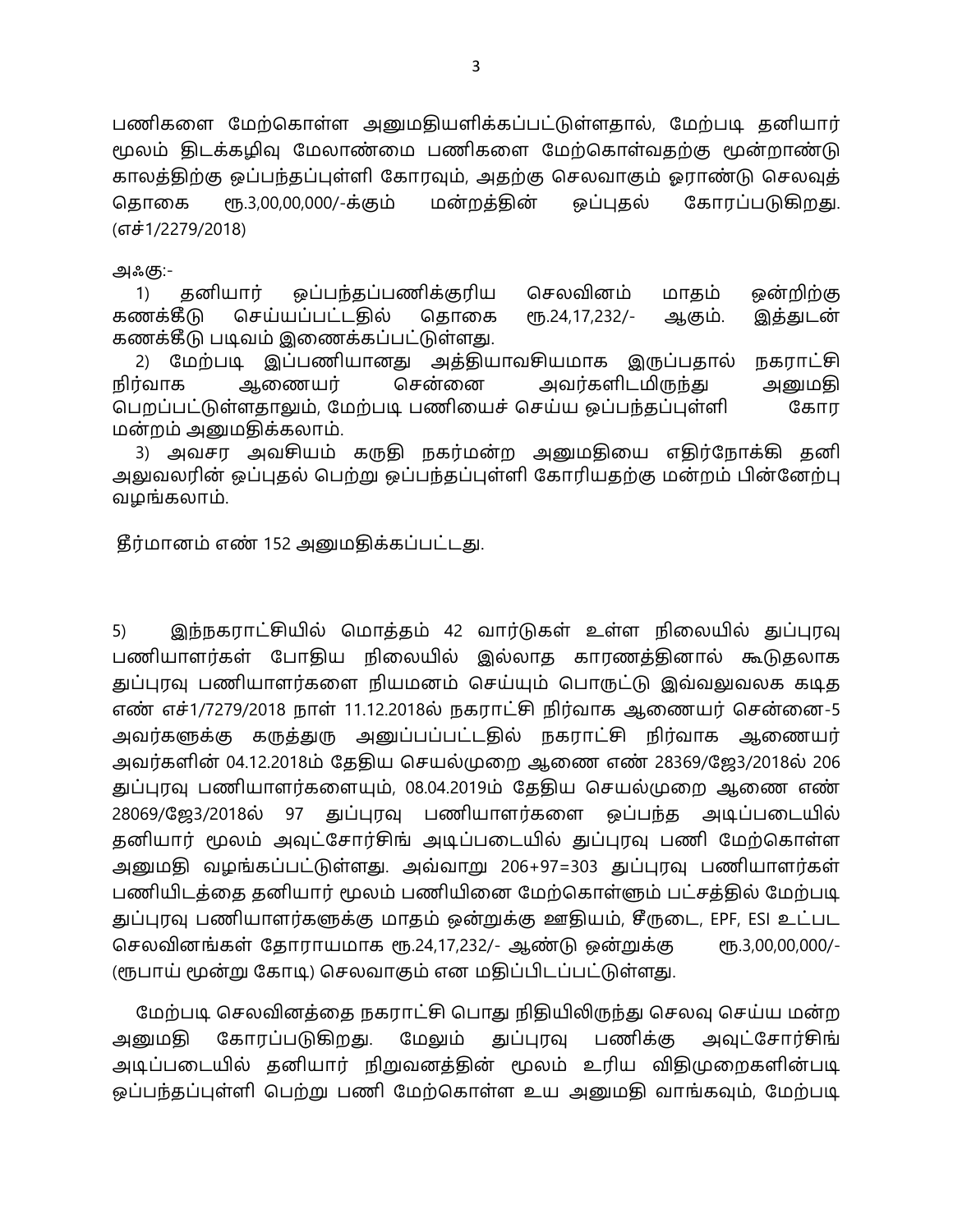ஒப்பந்தப்புள்ளி கோரும் பொருட்டு செய்தி மக்கள் தொடர்பு துறை மூலம் நாளிதழில் பிரசுரம் செய்யவும் தனியார் நிறவனம் மூலம் 303 பணியாளர்கள் மூலம் துப்புரவு பணி மேற்கொள்ள ஏற்படும் செலவுத் தொகைக்கும் மன்ற அனுமதி கோரப்படுகிறது. (எச்1/7279/2018)

அஃகு:- மன்றம் அனுமதிக்கலாம்

தீர்மானம் எண் 153 அனுமதிக்கப்பட்டது.

6) இந்நகராட்சி பொது சுகாதாரப்பிரிவில் உள்ள JCB TN67V9423 வாகனத்திற்கு பழுதுப் பணிகள் பார்க்க 18.06.2019ல் விலைப்புள்ளி கோரப் பட்டதில் கீழ்க்கண்ட இரண்டு விலைப்புள்ளிகள் வரப்பெற்றுள்ளன. வரப்பெற்ற விலைப் புள்ளியை முடிவு செய்ய மன்றத்தின் அனுமதி வேண்டப் படுகிறது. (எச்1/843/2019)

|    | M/S.ராமகிருஷ்ணா இன்ஜினியங் ஒர்க்ஸ்<br>2/73, மாரியம்மன் கோவில் தெரு<br>இராஜபாளையம் | ரூ.1,02,600/- |
|----|-----------------------------------------------------------------------------------|---------------|
| 2) | ஸ்ரீ அம்மன் ஹைட்ராலிக்ஸ்<br>இராஜபாளையம்                                           | ரூ.98,000/-   |

அஃகு:-

1)மன்றம் அனுமதிக்கலாம்

2)குறைந்த விலைப்புள்ளி கொடுத்துள்ள ஸ்ரீ அம்மன் வைறட்ராலிக்ஸ் நிறுவனத்தாரருக்கு வேலை உத்திரவு வழங்கவும் மன்றம் அனுமதிக்கலாம்.

தீர்மானம் எண் 154 அனுமதிக்கப்பட்டது.

7) இந்நகராட்சி பொது சுகாதாரப்பிரிவில் உள்ள TN67W5356, TN67W5357 வாகனத்திற்கு பழுதுப் பணிகள் பார்க்க 18.06.2019ல் ஒப்பந்தப்புள்ளி கோரப் பட்டதில் கீழ்க்கண்ட இரண்டு ஒப்பந்தப்புள்ளிகள் வரப்பெற்றுள்ளன. வரப் பெற்ற ஒப்பந்தப்புள்ளியை முடிவு செய்ய மன்றத்தின் அனுமதி வேண்டப் படுகிறது. (எச்1/1098/2018)

| ஸ்ரீராம் மோட்டார்ஸ் ஒர்க்ஸ்<br>354, முடங்கியார் ரோடு | <b>е</b> ҧ.1,01,100/- |
|------------------------------------------------------|-----------------------|
| இராஜபாளையம்                                          |                       |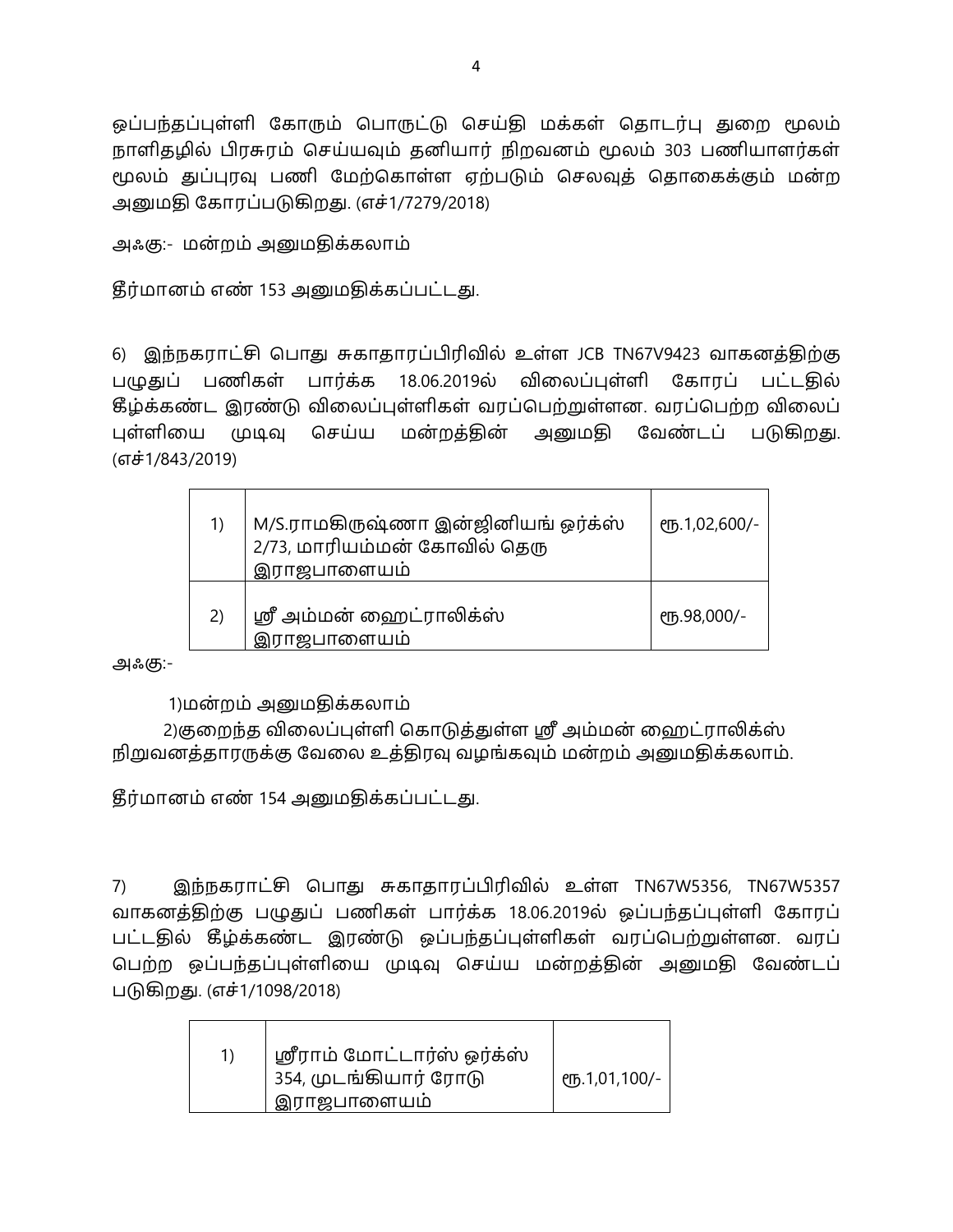| ஸ்ரீ அம்மன் ஹைட்ராலிக்ஸ்   ரூ.1,05,400/-<br>' இராஜபாளையம் |  |
|-----------------------------------------------------------|--|
|                                                           |  |

1)மன்றம் அனுமதிக்கலாம்

2)குறைந்த விலைப்புள்ளி கொடுத்துள்ள ஸ்ரீராம் மோட்டார்ஸ் ஒர்க்ஸ் நிறுவனத்தாரருக்கு வேலை உத்திரவு வழங்கவும் மன்றம் அனுமதிக்கலாம்.

தீர்மானம் எண் 155 அனுமதிக்கப்பட்டது.

8) இந்நகராட்சியில் 1 முதல் 42 வார்டுகளில் குடிநீர் அல்லாத பயன் பாட்டிற்காக 670 ஆழ்துளைக் கிணறுகளுடன் கூடிய சிறுமின்விசைப்பம்புகள் இயங்கி வருகிறது. வறட்சி காலம் நிலவுவதால் தண்ணீர் தேவை அதிகரித்து உள்ளது. இதனால் சிறுவிசை பம்புகளின் பயன்பாடு அதிகரித்து பழுது பணிகள் செய்ய வேண்டியதற்கு உத்தேச மதிப்பீடு தொகை ரூ.10.00 இலட்சத்திற்கு மட்டும் மன்றத்தின் அனுமதி வேண்டப்படுகிறது. (இ2/5731/2019)

அஃகு:-

1) அனுமதிக்கலாம்

2) மேற்படி பணியினை குடிநீர் மற்றும் வடிகால் நிதியிலிருந்து மேற்கொள்ளலாம்.

3) இப்பணியின் அவசர அவசியம் கருதி, நகர்மன்ற அனுமதியை எதிர்நோக்கி தன அலுவலர் மற்றும் ஆணையாளரின் முன் ஒப்புதல் பெற்று ஒப்பந்தப்புள்ளி கோரியதையும் மேல்நடவடிக்கை தொடர்ந்ததையும் மன்றம் அனுமதிக்கலாம்.

தீர்மானம் எண் 156 அனுமதிக்கப்பட்டது.

9) இந்நகராட்சி பொது சுகாதாரப்பிரிவில் உள்ள TN84C4251 காம்பாக்ட் வாகனத்தில் உள்ள மின்கலம் பழுதடைந்து விட்டதால் புதிய மின்கலம் வாங்கி வழங்க உத்தேச செலவுத் தொகை ரூ.8,200/-க்கு மன்றத்தின் அனுமதி வேண்டப்படுகிறது. (எச்1/5497/2019)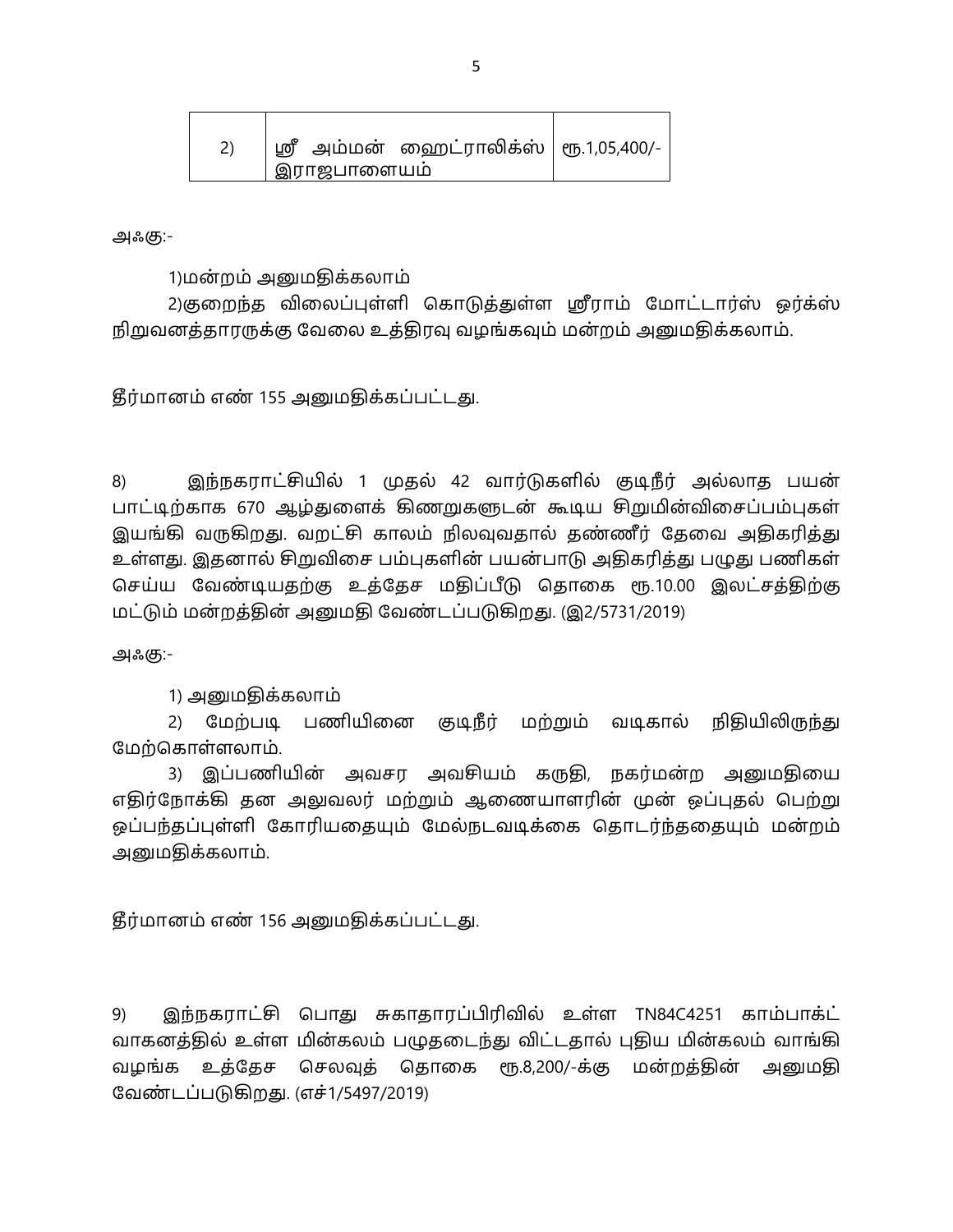1)மன்றம் அனுமதிக்கலாம்

2)அவசர அவசியம் கருதி உள்ளூர் விலைப்புள்ளி பெற்று பணிகள் மேற்கொள்ளவும் மன்றம் அனுமதிக்கலாம்.

தீர்மானம் எண் 157 அனுமதிக்கப்பட்டது.

இந்நகராட்சி பொது சுகாதாரப்பிரிவில் உள்ள TN84C4251 காம்பாக்ட்  $10<sub>0</sub>$ வாகனத்தில் உள்ள குப்பை தொட்டிகளில் சக்கரங்கள் பழுதாகி விட்டதால் திடக்கழிவு மேலாண்மை பணிகள் தொய்வின்றி செயல்படுத்திடும் பொருட்டு பழுது பணிகள் பார்க்க உத்தேச செலவுத் தொகை ரூ.1,56,800/-க்கு மன்றத்தின் அனுமதி வேண்டப்படுகிறது. (எச்1/5620/2019)

அஃகு:-

1)மன்றம் அனுமதிக்கலாம்

2)அவசர அவசியம் கருதி உள்ளூர் ஒப்பந்தப்புள்ளி கோரி பணிகளை மேற்கொள்ளவும் மன்றம் அனுமதிக்கலாம்.

தீர்மானம் எண் 158 அனுமதிக்கப்பட்டது.

11) இராஜபாளையம் நகர பொது மக்களின் நலன் கருதி தமிழ்நாடு குடிநீர் வடிகால் வாரியம் அலுவலக மூலம் பாதாளச் சாக்கடைத் திட்டப்பணி செயல்படுத்த ஏதுவாக கழிவுநீர் உந்து நிலையம் அமைக்க தேர்வு செய்யப்பட்ட இடமான சத்திரப்பட்டி சாலை நகரளவை வார்டு 'J' பிளாக் 8 நகரளவை எண் 240 சர்கார் ரோடு (சத்திரப்பட்டி ரோடு) என வகைபாடு செய்யப்பட்டுள்ள பரப்பளவு 720ச.மீ கொண்ட நகர்மன்றத்தால் தீர்மானிக்கப்பட்ட இடத்தின் (நகர்மன்ற தீர்மான எண் 12 நாள் 12.04.2017) தமிழ்நாடு குடிநீர் வடிகால் வாரியம் மூலம் பணியினை மேற்படி துவக்க உத்தேசித்தபோது கமிழ்நாடு அரசு நெடுஞ்சாலைத் துறையினராலும் தற்போது மேற்படி கூறிய இடத்தின் தென்பகுதியிலுள்ள மைதானமாக அமைந்துள்ள நில உரிமையாளரால் நுழைவு வாயில்கள் அமைக்கப்பட்டு உள்ளது. எனவே பாதாளச்சாக்கடைத் திட்டப்பணிக்கான கழிவுநீர் துணை உந்து நிலையம் அமைக்க தேர்வு செய்யப்பட்ட இடத்திற்குள் நில உரிமையாளர்களாலோ அல்லது இதர தனி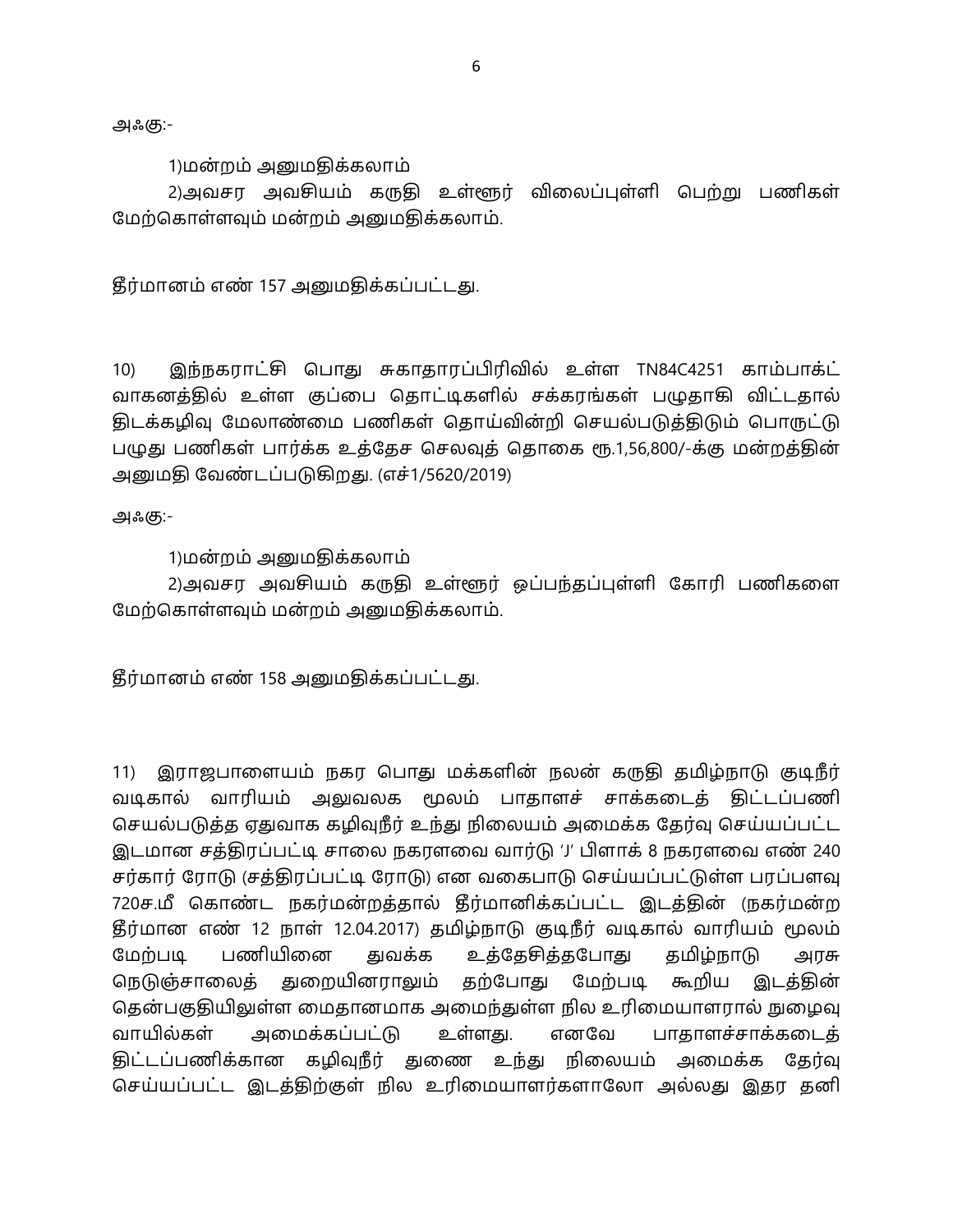நபர்களாகவோ இடையூறு செய்யா வண்ணம் நகராட்சி பாதாளச் சாக்கடைத் திட்டம் விரைவில் செயல் படுத்த ஏதுவாக மேற்படி கூறிய கழிவுநீர் துணை உந்து நிலைய தமிழ்நாடு குடிநீர் வடிகால் வாரியம் மூலம் பணித் துவக்குவதற்கு முன் நுழைவு அனுமதி பெறுவதற்கு விருதுநகர் மாவட்ட ஆட்சித் தலைவர் அவர்களிடம் உரிய முன்நுழைவு அனுமதி பெறுவதற்கு மன்றம் அனுமதி பெறலாம். (எப்1/9284/2003)

அஃகு:-

1)இந்து சமய அறநிலையத்துறைக் கட்டுப்பாட்டில் உள்ள இந்நகர பெத்தவநல்லூர் மாயூரநாதசுவாமி திருக்கோவிலுக்கு பாத்தியப்பட்ட நகளரவு வார்டு B பிளாக் 18 நகரளவு எண் 103ல் 70 சென்ட் பரப்பளவு இடத்தில் உத்தேசிக்கப்பட்டுள்ள துணை உந்து நிலையம் அமைக்க விரைவில் பணி துவங்குவதற்கு ஏதுவாக முன் நுழைவு அனுமதி பெறுவதற்கு மன்ற அனுமதி வேண்டப்படுகிறது.

2)அவசர அவசியம் கருதி பாதாள சாக்கடைத் திட்டத்தின் பணிகளை விரைவில் முடிப்பதற்கு ஏதுவாக பொருளில் கண்டுள்ள திட்டங்களுக்கு மன்றம் அனுமதிக்கலாம்.

தீர்மானம் எண் 159 அனுமதிக்கப்பட்டது.

12) இராஜபாளையம் நகராட்சி எல்லைக்குட்பட்ட நகரளவு வார்டு | பிளாக் 17 நகரளவு எண் 3 நகராட்சிக்கு பாத்தியப்பட்ட பொது மாயான இடத்தில் சங்கரன் அணுகியுள்ள கோவில் ரோட்டினை இராஜபாளையம் இராஜீக்கள் சமுதாயத்திற்காக ஒதுக்கீடு செய்யப்பட்ட மாயான இடத்தினை பாதாளச் சாக்கடை திட்டத்திற்கு கழிவுநீர் உந்து நிலையம் அமைக்க தமிழ்நாடு குடிநீர் வடிகால் வாரியத்தினரால் முன்னதாகவே இந்நகராட்சிக்கு பாதாளச் சாக்கடை திட்டப் பணிக்கு கழிவுநீர் உந்து நிலையம் அமைக்க தேர்வு செய்யப்பட்டது. தற்போது இந்நகராட்சி எல்லைக்குட்பட்ட பகுதியில் பாதாளச் சாக்கடைத் திட்டப் பணி தமிழ்நாடு குடிநீர் வடிகால் வாரியம் மூலம் நடைபெற்று வருகிறது.

திட்டப்பணிக்காக இந்நிலையில் பாதாளச் சாக்கடைக் சங்கரன் கோவிலுள்ள ரோட்டிலுள்ள நகராட்சிக்குப் பாத்தியப்பட்ட மேற்படி கூறிய சாலையினை அணுகியுள்ள இராஜபாளையம் பொது மயான இடத்தில் இராஜீக்கள் சமுதாயத்தினரால் கழிவுநீர் உந்து நிலையம் அமைக்க பணிகளை துவங்க முற்படும் போது மேற்படி சமுதாயத்தின் முக்கிய பிரமுகர் மூலம் ஆட்சேபித்து பணி துவங்க விடாமல் தடுத்தனர். மேற்படி சட்டம் ஒழுங்கு பிரச்சினை ஏற்படாத வண்ணம் இராஜபாளையம் வருவாய் வட்டாட்சியர்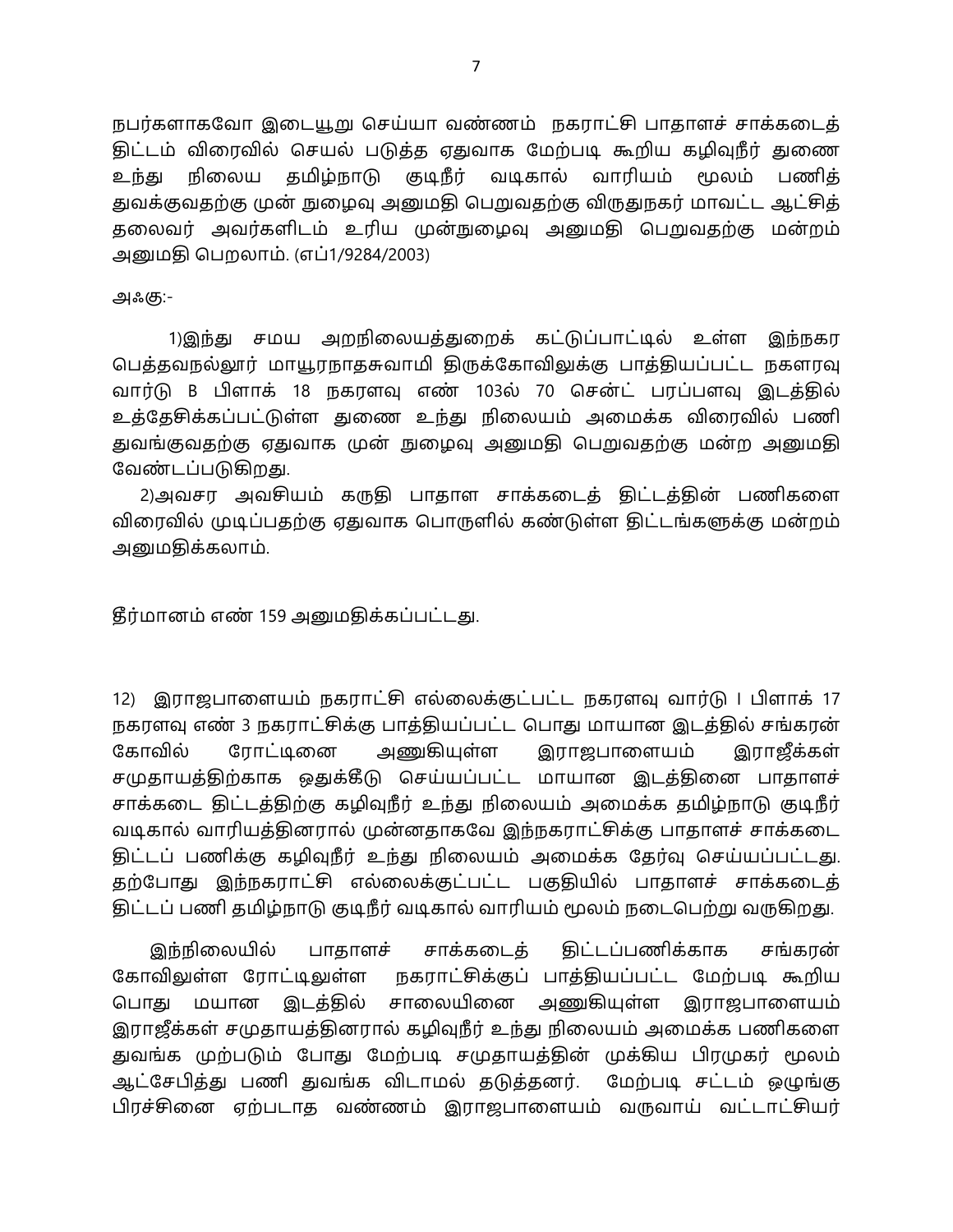அவர்களை நேரில் தொடர் கொண்டு கழிவுநீர் உந்து நிலையம் அமைக்க உள்ளதை மேற்படி சமுதாயத்தினரால் ஆட்சேபனை செய்ததை தெரிவித்த போது, வருவாய் வட்டாட்சியர் மற்றும் தமிழ்நாடு குடிநீர் வடிகால் வாரியம் மற்றும் நகராட்சி அலுவலர்கள் மூலம் கலந்து ஆலோசனை செய்ததின் பேரில் மாற்று இடம் தேர்வு செய்ய முடிவு செய்யப்பட்டது.

அதன் பேரில் மேற்படி இராஜபாளையம் நகராட்சிக்கு பாத்தியப்பட்ட புதிய பேருந்து நிலையத்தின் தெற்கில் உள்ள இடமான இராஜபாளையம் வருவாய் வட்டாட்சியரால் புதுப்பாளையம் கிராமம் புலஎண் 262/1 "களம்" வகைப்பாட்டில் உள்ள 16.5 ஏர்ஸ் (1650ச.மீ) பரப்பளவு கொண்ட இடம் தேர்வு செய்யப்பட்டது.

"களம்" வகைப்பாடு உள்ள இடத்திற்கு அணுகு சாலையாக சங்கரன் கோவில் ரோடு அமைவதாலும், இப்பகுதியில் நகராட்சிக்குப் பாத்தியப்பட்டோ, அரசுக்கு பாத்தியப்பட்டோ, மாற்று இடங்கள் இல்லாததாலும் தனியாருக்குப் பாத்தியப்பட்ட இடம் அமையாததாலும் அவசர அவசியம் கருதி இந்நகர் வாழ் பொது மக்களின் நலன் கருதியும், மேற்படி கூறிய புதுப்பாளையம் கிராமம் புல எண் 262/1 16.5 ஏர்ஸ் (1650ச.மீ) பரப்பளவு உள்ள களம் வகைப்பாடு உள்ள இடத்தினை கழிவு நீர் உந்து நிலையம் அமைப்பதற்க்கும், நகராட்சி நில உரிமம் பெறுவதற்க்கும் விருதுநகர் மாவட்ட ஆட்சித் தலைவர் அவர்களின் ஒப்புதல் பெறுவதற்க்கு மன்றம் அனுமதிக்கலாம்.(எப்1/9284/2003)

அஃகு:- மன்றம் அனுமதிக்கலாம்.

தீர்மானம் எண் 160 அனுமதிக்கப்பட்டது.

13) இராஜபாளையம் நகராட்சி வார்டு எண்.38 மதுரை ராஜா கடை தெரு, கதவு எண்.163,164,164/1 திரு.எஸ்.எம்.முருகபூபதிராஜா, என்பவர் ஸ்ரீவில்லிபுத்தார், மாவட்ட உரிமையியல் நீதிமன்றத்தில் தனக்கு சொத்துவரி முதன்மை விதிக்கப்பட்டதை எதிர்த்து, வழக்கு எண்.ஓ.எஸ்.எண்.20/2013ன்படி வழக்கு தொடர்ந்துள்ளார். இவ்வழக்கில் நீதிமன்ற ஆணைக்குழுவிலிருந்து வழக்கறிஞர் திரு.ஜி.மூர்த்தி என்பவரை, மேற்படி இடத்தினை பார்வையிட்டும் அளவீடு செய்யவும் உத்தரவிட்டதனை தொடர்ந்து, மேற்படியார் 09.02.2019 அன்று இருதரப்பினருக்கான வழக்கறிஞர்கள் முன்னிலையில் மேற்படி இடத்தினை பார்வையிட்டு அளவீடு செய்து சென்றனர். இப்பணியினை மேற்கொண்ட வழக்கறிஞர் திரு.ஜி.மூர்த்தி என்பவருக்கு வழக்கறிஞர் கட்டணமாக தொகை ரூ.3500/- (ரூபாய் மூவாயிரக்து ஐநுாறு மட்டும்) வழங்க நீதிமன்றம் தெரிவித்துள்ளதை தொடர்ந்து மேற்படி தொகையினை வழங்க மன்ற அனுமதி வேண்டப்படுகிறது. (அ2/259/2011)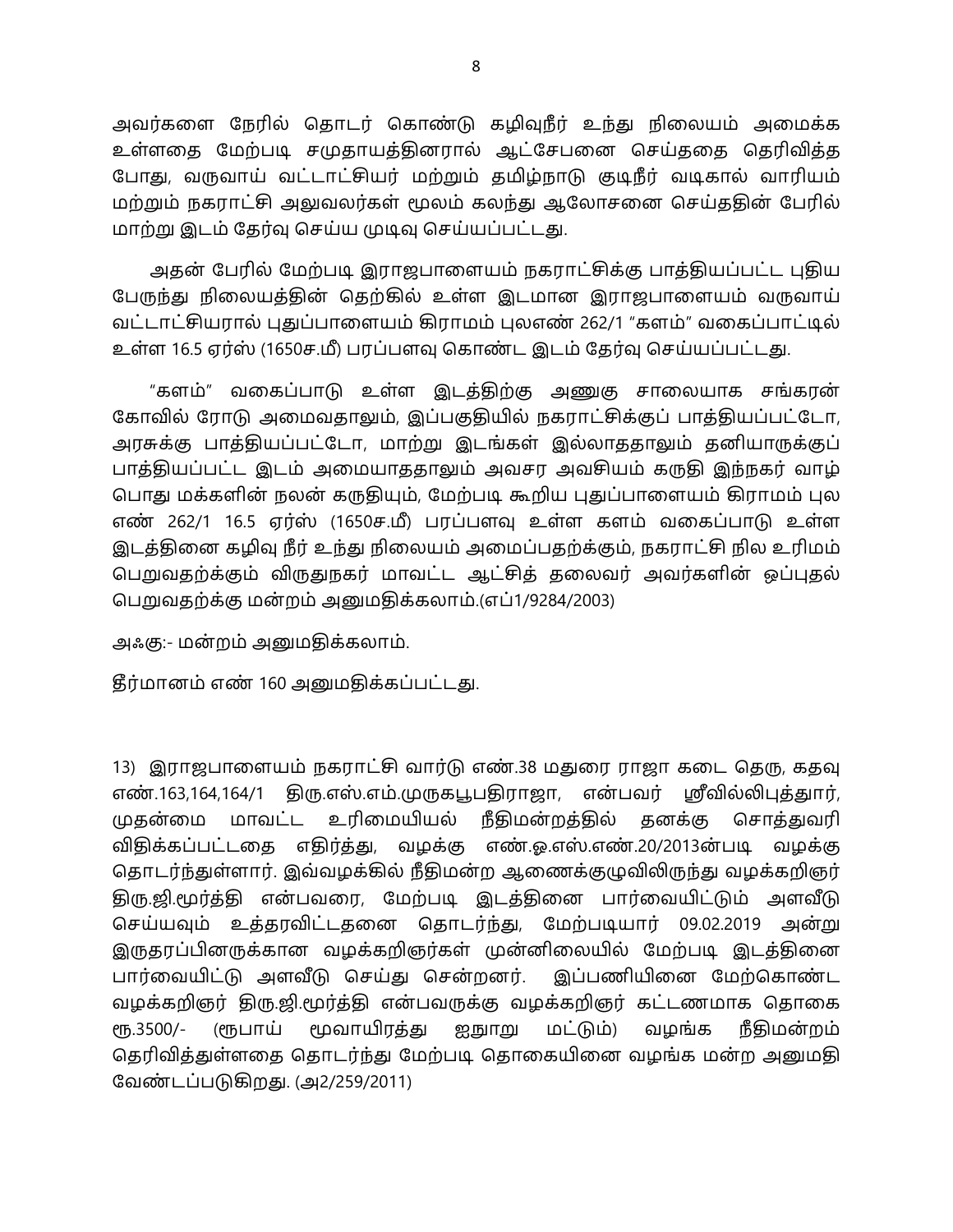அஃகு:- அனுமதிக்கலாம்

தீர்மானம் எண் 161 அனுமதிக்கப்பட்டது.

14) இராஜபாளையம் நகராட்சியில் பாதாளச் சாக்கடைத் திட்டத்தில் நீர் உந்து நிலையம் அமைக்க தமிழ்நாடு குடிநீர் வடிகால் வாரியம் அலுவலகம் மூலமாக உத்தேசிக்கப்பட்ட இடமான வார்டு B பிளாக் 18 நகரளவு எண் 103 உள்ள இடம் (70 சென்ட்) அருள்மிகு மாயூரநாதசுவாமி திருக்கோவிலுக்குப் பாக்தியப்பட்ட இடமாகும். மேற்படி இடத்தினை அரசின் நில மதிப்பீட்டின் படியும் மாவட்ட வருவாய் அலுவல சந்தை மதிப்பீட்டின் வழிகாட்டின் படியும் நிர்ணயம் செய்யும் விலைக்கு ராஜபாளையம் நகராட்சி தருவதற்கு செயல் அலுவலர் அருள்மிகு மாயூரநாதசுவாமி திருக்கோவில் செயல் அலுவலர் இசைவு தெரிவித்துள்ளனர். எனவே மேற்கூறிய திருக்கோயிலுக்கு பாத்திய மான இடத்தினை நகராட்சி மூலம் கிரயம் பெறுவதற்கும் மன்றம் அனுமகி வேண்டப்படுகிறது. (எப்1/9284/2003)

அஃகு:- நகராட்சியின் நிதி நிலைமையை அனுசரித்து நில வழிகாட்டுதலின் படியோ மாவட்ட வருவாய் அலுவலர் அவர்களால் நிர்ணயம் செய்யும் சந்தை மதிப்பீட்டின் பேரிலோ கிரயம் பெறுவதற்கும் மேற்கூறிய தொகை களை கிரையம் பெறுவதற்கு அரசிடமிருந்து முழு மானியம் பெறுவதற்கு அரசுக்கு பிரேரணை அனுப்பி உரிய மானியம் பெறுவதற்கும் மன்றம் அனுமதிக்கலாம்.

தீர்மானம் எண் 162 அனுமதிக்கப்பட்டது.

15) இந்நகராட்சி தலைமை நீரேற்று நிலையம் பகுதியில் ஆழ்குழாய் கிணறு சுத்தப்படுத்துதல் (கிழக்கு பகுதி) பணிக்கு மதிப்பீட்டு தொகை ரூ.1,50,000/-க்கு 18.06.2019ல் மறு ஒப்பந்தப்புள்ளி கோரப்பட்டதில் இரண்டு ஒப்பந்தப்புள்ளி வரப்பெற்றுள்ளது. வரப்பெற்ற ஒப்பந்தப்புள்ளியினை முடிவு செய்ய மன்றத்தின் அனுமதி வேண்டப் படுகிறது. (இ2/5479/2019)

| வ.எண்                                          | ஒப்பந்ததாரர் பெயர் |             | ஒப்பந்தப்புள்ளி விலை விகிதம் |     |       |
|------------------------------------------------|--------------------|-------------|------------------------------|-----|-------|
| $\left( \begin{matrix} 1 \end{matrix} \right)$ | தங்கம்             | மகிப்பீட்டு | தொகையை விட                   |     | 0.04% |
|                                                | ஒப்பந்ததாரர்       | குறைவு      |                              |     |       |
| 2)                                             | பாலசாஸ்தா          | மதிப்பீட்டு | தொகையை                       | விட | 1.33% |
|                                                | ஒப்பந்ததாரர்       | அதிகம்      |                              |     |       |

அஃகு:-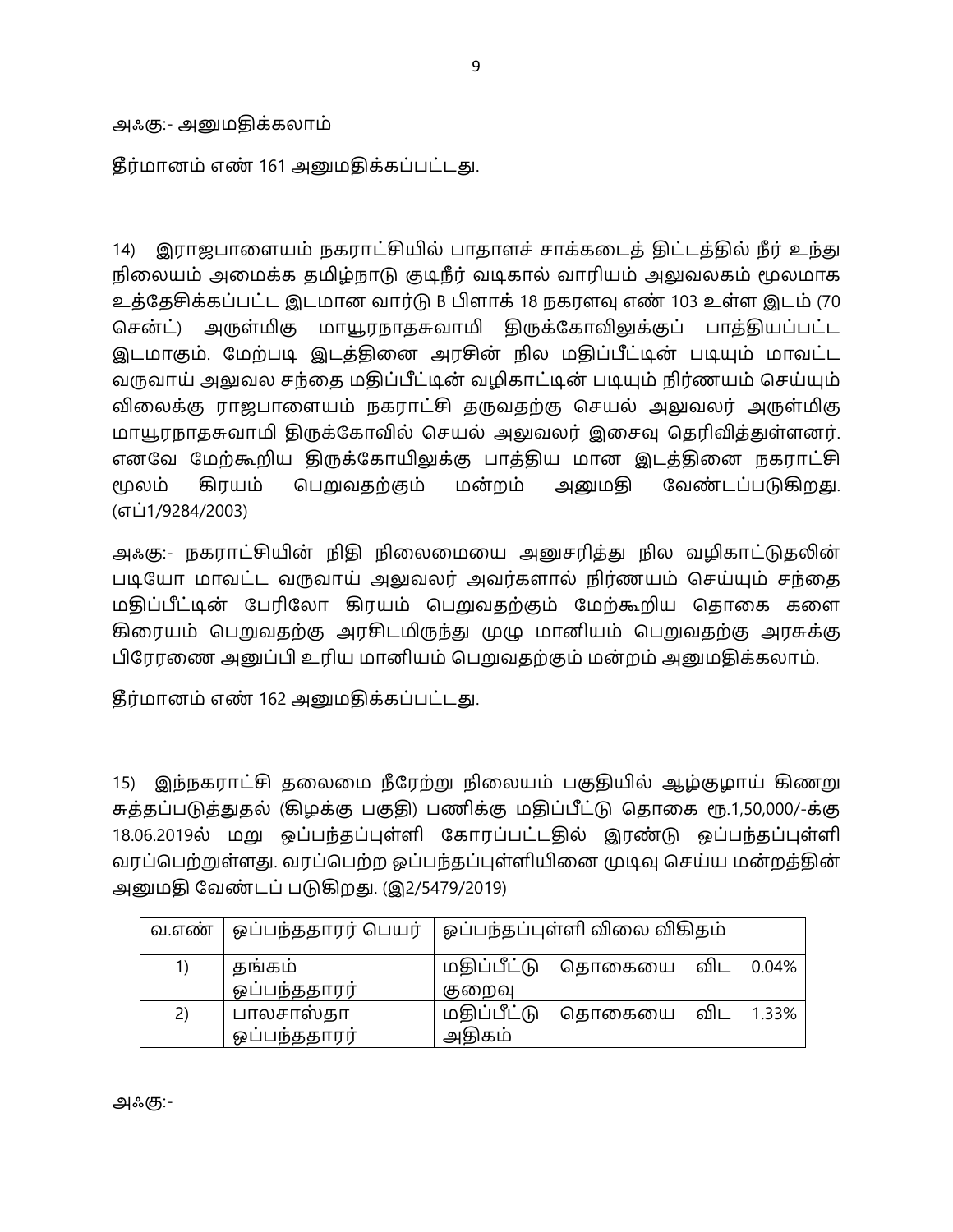1) அனுமதிக்கலாம்

2) குறைந்த விலைவிகிதம் கொடுத்துள்ள திரு.தங்கம் ஒப்பந்ததாரர் என்பவரது ஒப்பந்தப்புள்ளியினை ஏற்கலாம்.

3) அவசர அவசியம் கருதி, நகர்மன்ற அனுமதியை எதிர்நோக்கி தனி அலுவலர் மற்றும் ஆணையாளரின் முன் ஒப்புதல் பெற்று வேலை உத்திரவு வழங்கியதையும் மன்றம் அனுமதிக்கலாம்.

தீர்மானம் எண் 163 அனுமதிக்கப்பட்டது.

16) இந்நகராட்சி தலைமை நீரேற்று நிலையம் பகுதியில் ஆழ்குழாய் கிணறு சுத்தப்படுத்துதல் (தெற்கு பகுதி) பணிக்கு மதிப்பீட்டு தொகை ரூ.2,00,000/-க்கு 18.06.2019ல் மறு ஒப்பந்தப்புள்ளி கோரப்பட்டதில் இரண்டு ஒப்பந்தப்புள்ளி வரப்பெற்றுள்ளது. வரப்பெற்ற ஒப்பந்தப்புள்ளியினை முடிவு செய்ய மன்றத்தின் அனுமதி வேண்டப் படுகிறது. (இ2/5479/2019)

| வ.எண் | ஒப்பந்ததாரர் பெயர்   ஒப்பந்தப்புள்ளி விலை விகிதம் |             |        |     |           |
|-------|---------------------------------------------------|-------------|--------|-----|-----------|
| 1)    | தங்கம்                                            | மகிப்பீட்டு | தொகையை |     | விட 0.04% |
|       | ஒப்பந்ததாரர்                                      | குறைவு      |        |     |           |
| 2)    | பாலசாஸ்தா                                         | மதிப்பீட்டு | தொகையை | விட | 1.33%     |
|       | ஒப்பந்ததாரர்                                      | அதிகம்      |        |     |           |

அஃகு:-

1) அனுமதிக்கலாம்

2) குறைந்த விலைவிகிதம் கொடுத்துள்ள திரு.தங்கம் ஒப்பந்ததாரர் என்பவரது ஒப்பந்தப்புள்ளியினை ஏற்கலாம்.

3) அவசர அவசியம் கருதி, நகர்மன்ற அனுமதியை எதிர்நோக்கி தனி அலுவலர் மற்றும் ஆணையாளரின் முன் ஒப்புதல் பெற்று வேலை உத்திரவு வழங்கியதையும் மன்றம் அனுமதிக்கலாம்.

தீர்மானம் எண் 164 அனுமதிக்கப்பட்டது.

17) இந்நகராட்சி தலைமை நீரேற்று நிலையம் பகுதியில் ஆழ்குழாய் கிணறு சுத்தப்படுத்துதல் (மேற்கு பகுதி) பணிக்கு மதிப்பீட்டு தொகை ரூ.1,50,000/-க்கு 18.06.2019ல் மறு ஒப்பந்தப்புள்ளி கோரப்பட்டதில் இரண்டு ஒப்பந்தப்புள்ளி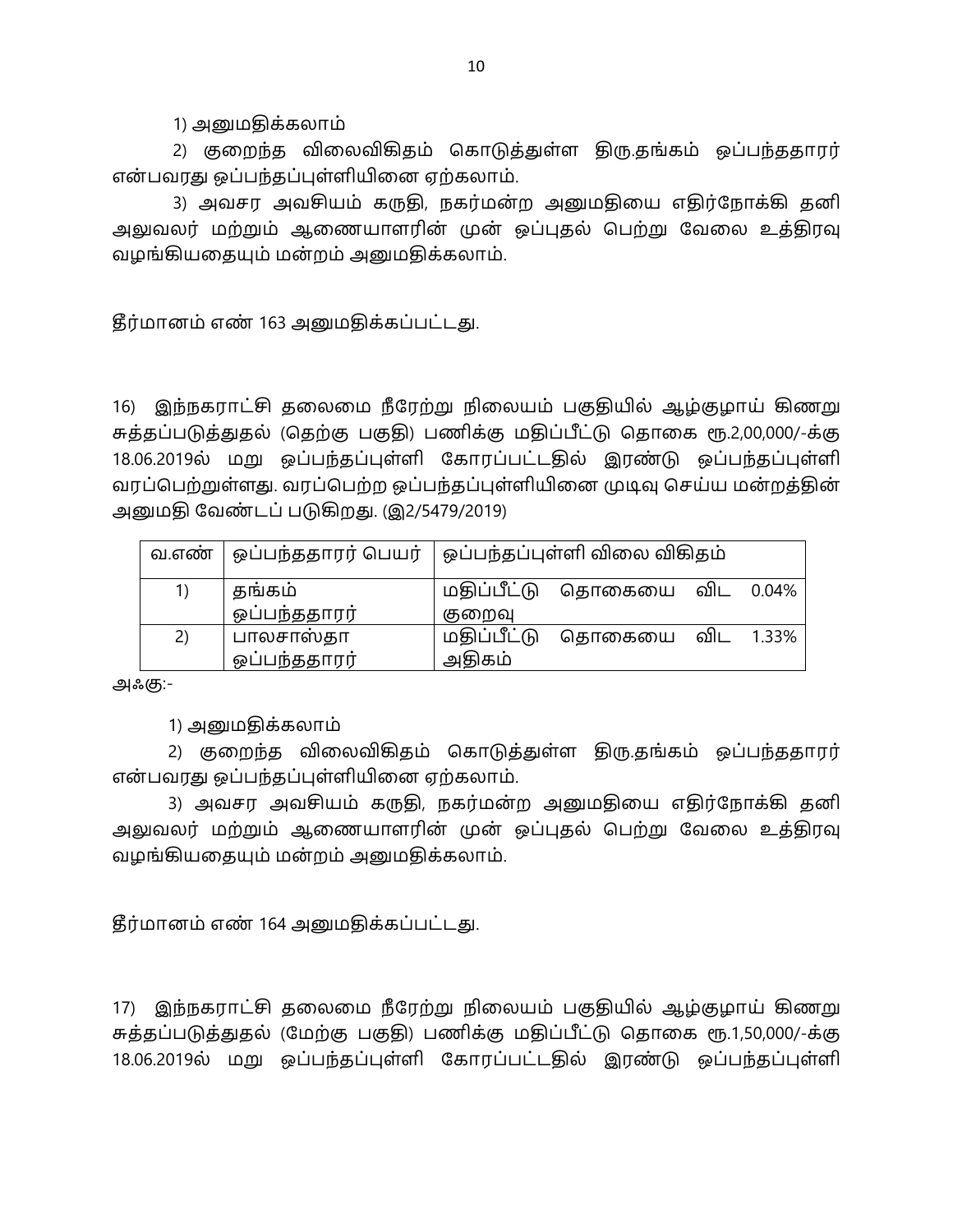வரப்பெற்றுள்ளது. வரப்பெற்ற ஒப்பந்தப்புள்ளியினை முடிவு செய்ய மன்றத்தின் அனுமதி வேண்டப் படுகிறது. (இ2/5479/2019)

|    | வ.எண்   ஓப்பந்ததாரர் பெயர்   ஓப்பந்தப்புள்ளி விலை விகிதம் |             |        |     |       |
|----|-----------------------------------------------------------|-------------|--------|-----|-------|
| 1) | கங்கம்                                                    | மதிப்பீட்டு | தொகையை | விட | 0.04% |
|    | ஒப்பந்ததாரர்                                              | குறைவு      |        |     |       |
| 2) | பாலசாஸ்தா                                                 | மதிப்பீட்டு | தொகையை | விட | 1.33% |
|    | ஒப்பந்ததாரர்                                              | அதிகம்      |        |     |       |

அஃகு:-

1) அனுமதிக்கலாம்

2) குறைந்த விலைவிகிதம் கொடுத்துள்ள திரு.தங்கம் ஒப்பந்ததாரர் என்பவரது ஒப்பந்தப்புள்ளியினை ஏற்கலாம்.

3) அவசர அவசியம் கருதி, நகர்மன்ற அனுமதியை எதிர்நோக்கி தனி அலுவலர் மற்றும் ஆணையாளரின் முன் ஒப்புதல் பெற்று வேலை உத்திரவு வழங்கியதையும் மன்றம் அனுமதிக்கலாம்.

தீர்மானம் எண் 165 அனுமதிக்கப்பட்டது.

18) இந்நகராட்சி தலைமை நீரேற்று நிலையம் பகுதியில் உள்ள திறந்தவெளி கிணறு எண்.9,10 ஆழப்படுத்தும் பணிக்கு மதிப்பீட்டு தொகை ரூ.5,70,000/-க்கு 13.06.2019ல் ஒப்பந்தப்புள்ளி கோரப்பட்டதில் இரண்டு ஒப்பந்தப் புள்ளிகள் வரப்பெற்றுள்ளது. வரப்பெற்ற ஒப்பந்தப்புள்ளியினை முடிவு செய்ய மன்றத்தின் அனுமதி வேண்டப் படுகிறது. (இ2/5479/2019)

| வ.எண் | ஒப்பந்ததாரர் பெயர்    | ஒப்பந்தப்புள்ளி விலை விகிதம் |
|-------|-----------------------|------------------------------|
| 1)    | . C.பாஸ்கரன்          | மதிப்பீட்டு தொகையை விட 0.89% |
|       | ஒப்பந்ததாரர்          | குறைவு                       |
| 2)    | A.P.முத்துகிருஷ்ணராஜா | மதிப்பீட்டு தொகையை விட 6.27% |
|       | ஒப்பந்ததாரர்          | அதிகம்                       |

அஃகு:-

1) அனுமதிக்கலாம்

2) குறைந்த விலைவிகிதம் கொடுத்துள்ள திரு.C.பாஸ்கரன் ஒப்பந்த தாரர் என்பவரது ஒப்பந்தப்புள்ளியினை ஏற்கலாம்.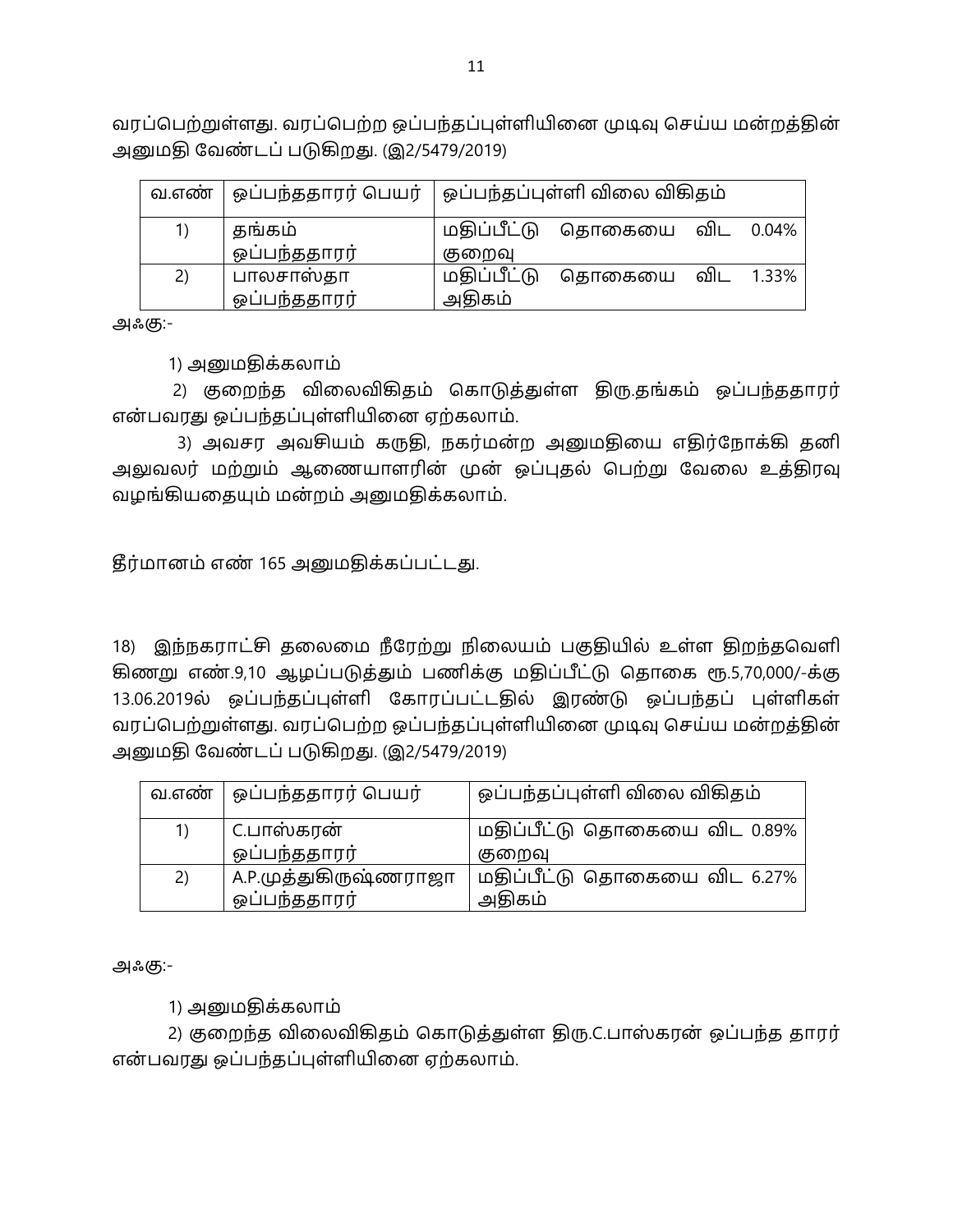3) அவசர அவசியம் கருதி, நகர்மன்ற அனுமதியை எதிர்நோக்கி தனி அலுவலர் மற்றும் ஆணையாளரின் முன் ஒப்புதல் பெற்று வேலை உத்திரவு வழங்கியதையும் மன்றம் அனுமதிக்கலாம்.

தீர்மானம் எண் 166 அனுமதிக்கப்பட்டது.

19) இந்நகராட்சி கலைமை நீரேற்று நிலையம் பகுதியில் உள்ள திறந்தவெளி கிணறு எண்.5,7 ஆழப்படுத்தும் பணிக்கு மதிப்பீட்டு தொகை ரூ.4,40,000/-க்கு 13.06.2019ல் ஒப்பந்தப்புள்ளி கோரப்பட்டதில் இரண்டு ஒப்பந்தப் புள்ளிகள் வரப்பெற்றுள்ளது. வரப்பெற்ற ஒப்பந்தப்புள்ளியினை முடிவு செய்ய மன்றத்தின் அனுமதி வேண்டப் படுகிறது. (இ2/5479/2019)

|    | வ.எண்   ஒப்பந்ததாரர் பெயர் | ஒப்பந்தப்புள்ளி விலை விகிதம் |
|----|----------------------------|------------------------------|
| 1) | C.பாஸ்கரன்                 | மதிப்பீட்டு தொகையை விட 0.78% |
|    | ஒப்பந்ததாரர்               | குறைவு                       |
| 2) | A.P.முத்துகிருஷ்ணராஜா      | மதிப்பீட்டு தொகையை விட 5.63% |
|    | ஒப்பந்ததாரர்               | அதிகம்                       |

அஃகு:-

1) அனுமதிக்கலாம்

2) குறைந்த விலைவிகிதம் கொடுத்துள்ள திரு.C.பாஸ்கரன் ஒப்பந்த தாரர் என்பவரது ஒப்பந்தப்புள்ளியினை ஏற்கலாம்.

3) அவசர அவசியம் கருதி, நகர்மன்ற அனுமதியை எதிர்நோக்கி தனி அலுவலர் மற்றும் ஆணையாளரின் முன் ஒப்புதல் பெற்று வேலை உத்திரவு வழங்கியதையும் மன்றம் அனுமதிக்கலாம்.

தீர்மானம் எண் 167 அனுமதிக்கப்பட்டது.

20) இந்நகராட்சி தலைமை நீரேற்று நிலையம் பகுதியில் உள்ள திறந்தவெளி கிணறு எண்.3,6 ஆழப்படுத்தும் பணிக்கு மதிப்பீட்டு தொகை ரூ.4,60,000/-க்கு 13.06.2019ல் ஒப்பந்தப்புள்ளி கோரப்பட்டதில் இரண்டு ஒப்பந்தப் புள்ளிகள் வரப்பெற்றுள்ளது. வரப்பெற்ற ஒப்பந்தப்புள்ளியினை முடிவு செய்ய மன்றத்தின் அனுமதி வேண்டப் படுகிறது. (இ2/5479/2019)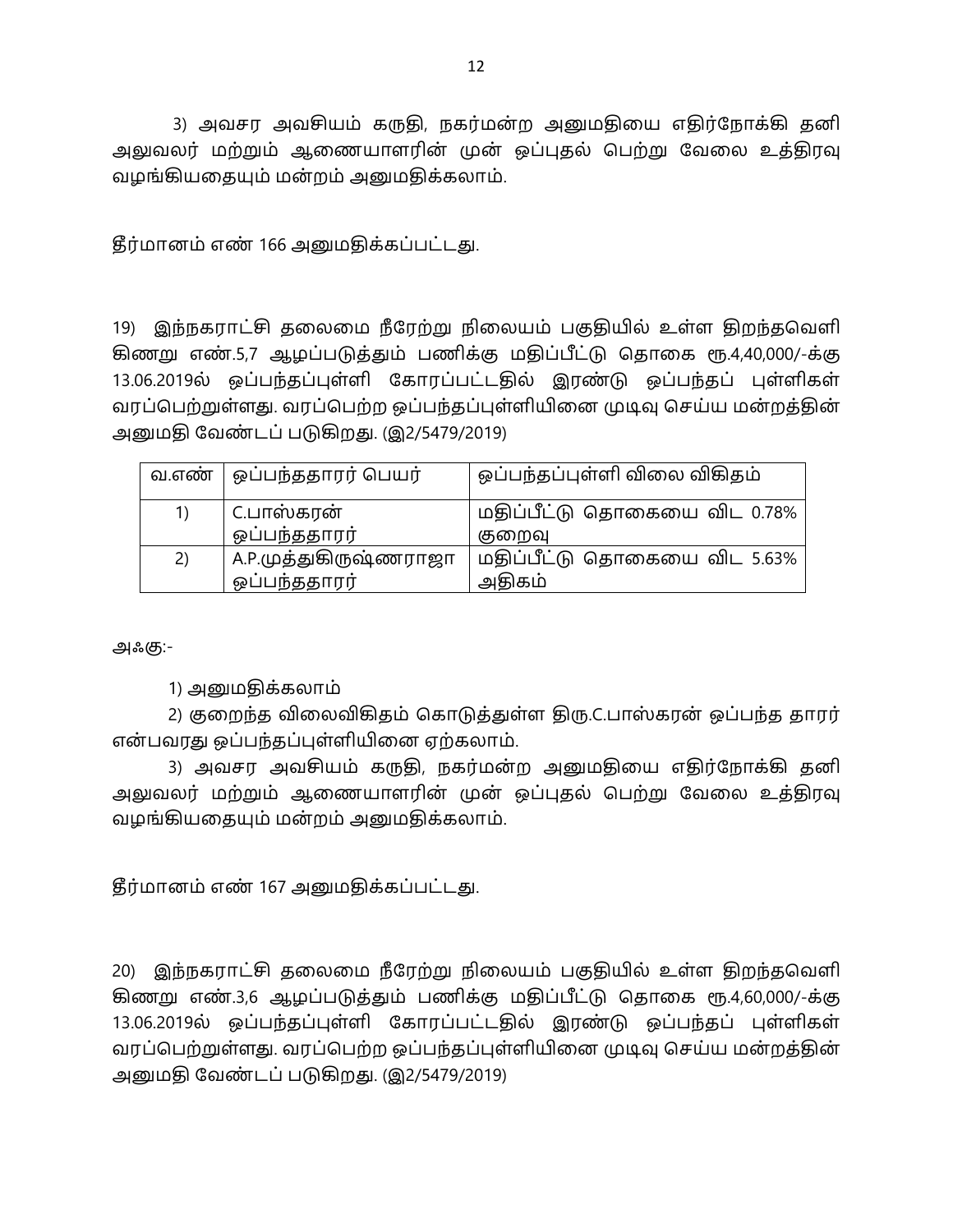|    | வ.எண்   ஒப்பந்ததாரர் பெயர் | ஒப்பந்தப்புள்ளி விலை விகிதம் |
|----|----------------------------|------------------------------|
| 1) | P.காளிராஜ்குமார்           | மதிப்பீட்டு தொகையை விட 0.05% |
|    | ஒப்பந்ததாரர்               | குறைவு                       |
| 2) | 1.பாலசாஸ்தா                | மதிப்பீட்டு தொகையை விட 2.89% |
|    | ஒப்பந்ததாரர்               | அதிகம்                       |

1) அனுமதிக்கலாம்

2) குறைந்த விலைவிகிதம் கொடுத்துள்ள திரு.P.காளிராஜ்குமார் ஒப்பந்ததாரர் என்பவரது ஒப்பந்தப்புள்ளியினை ஏற்கலாம்.

3) அவசர அவசியம் கருதி, நகர்மன்ற அனுமதியை எதிர்நோக்கி தனி அலுவலர் மற்றும் ஆணையாளரின் முன் ஒப்புதல் பெற்று வேலை உத்திரவு வழங்கியதையும் மன்றம் அனுமதிக்கலாம்.

தீர்மானம் எண் 168 அனுமதிக்கப்பட்டது.

21) இந்நகராட்சி தலைமை நீரேற்று நிலையம் பகுதியில் உள்ள திறந்தவெளி கிணறு எண்.1 ஆழப்படுத்தும் பணிக்கு மதிப்பீட்டு தொகை ரூ.4,80,000/-க்கு 13.06.2019ல் ஒப்பந்தப்புள்ளி கோரப்பட்டதில் இரண்டு ஒப்பந்தப்புள்ளிகள் வரப் பெற்றுள்ளது. வரப்பெற்ற ஒப்பந்தப்புள்ளியினை முடிவு செய்ய மன்றத்தின் அனுமதி வேண்டப் படுகிறது. (இ2/5479/2019)

|    | வ.எண்   ஒப்பந்ததாரர் பெயர் | ஒப்பந்தப்புள்ளி விலை விகிதம் |
|----|----------------------------|------------------------------|
| 1) | P.காளிராஜ்குமார்           | மதிப்பீட்டு தொகையை விட 0.05% |
|    | ஒப்பந்ததாரர்               | குறைவு                       |
| 2) | M.பாலசாஸ்தா                | மதிப்பீட்டு தொகையை விட 2.89% |
|    | ஒப்பந்ததாரர்               | அதிகம்                       |

அஃகு:-

1) அனுமதிக்கலாம்

2) குறைந்த விலைவிகிதம் கொடுத்துள்ள திரு.P.காளிராஜ்குமார் ஒப்பந்ததாரர் என்பவரது ஒப்பந்தப்புள்ளியினை ஏற்கலாம்.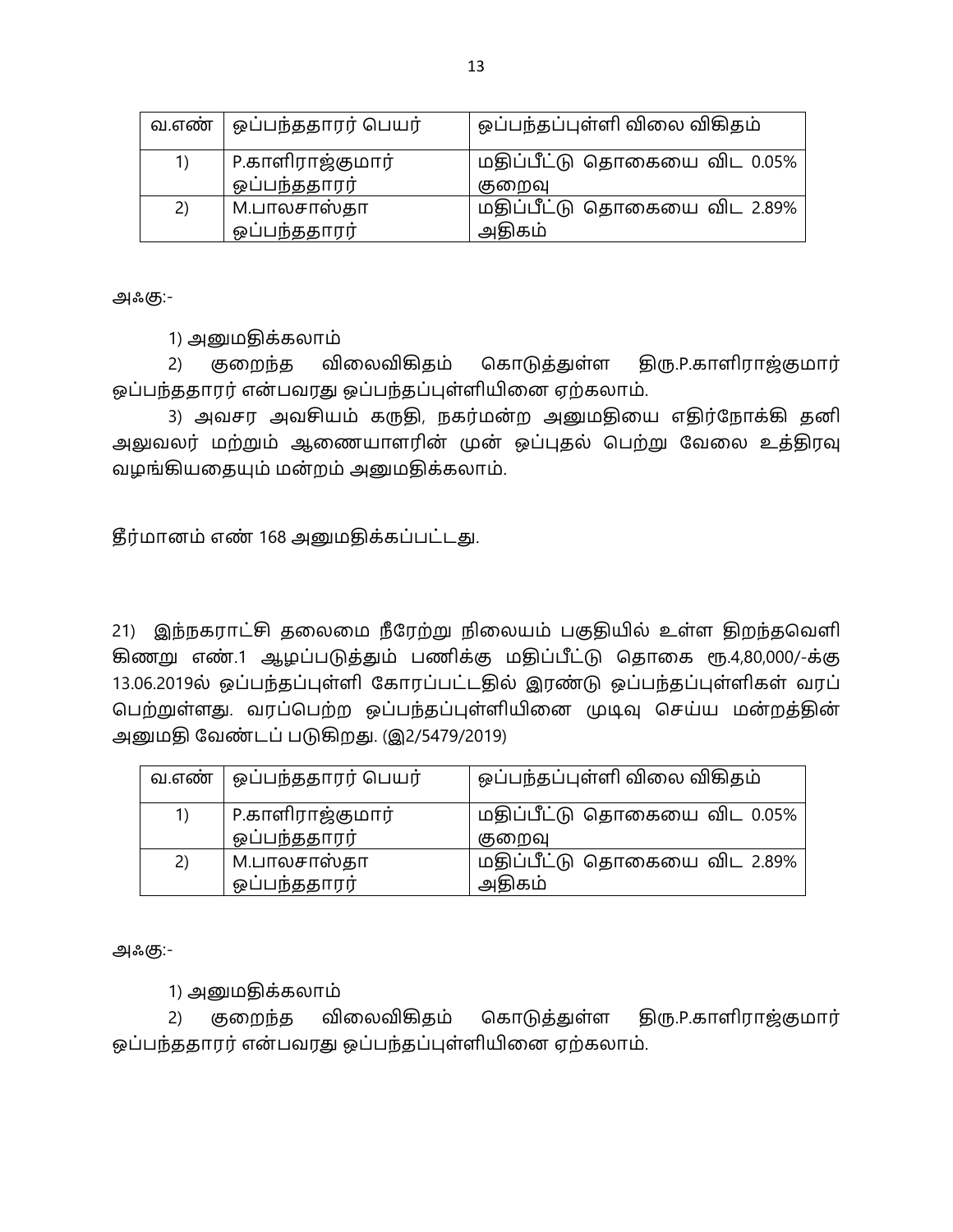3) அவசர அவசியம் கருதி, நகர்மன்ற அனுமதியை எதிர்நோக்கி தனி அலுவலர் மற்றும் ஆணையாளரின் முன் ஒப்புதல் பெற்று வேலை உத்திரவு வழங்கியதையும் மன்றம் அனுமதிக்கலாம்.

தீர்மானம் எண் 169 அனுமதிக்கப்பட்டது.

22) இந்நகராட்சி கலைமை நீரேற்று நிலையம் பகுதியில் உள்ள திறந்தவெளி கிணறு எண்.11,13 ஆழப்படுத்தும் பணிக்கு மதிப்பீட்டு தொகை ரூ.4,30,000/-க்கு 18.06.2019ல் மறு ஒப்பந்தப்புள்ளி கோரப்பட்டதில் இரண்டு ஒப்பந்தப் புள்ளிகள் வரப்பெற்றுள்ளது. வரப்பெற்ற ஒப்பந்தப்புள்ளியினை முடிவு செய்ய மன்றத்தின் அனுமதி வேண்டப் படுகிறது. (இ2/5479/2019)

| வ.எண் | ஒப்பந்ததாரர் பெயர் | ஒப்பந்தப்புள்ளி விலை விகிதம் |
|-------|--------------------|------------------------------|
| 1)    | P.காளிராஜ்குமார்   | மதிப்பீட்டு தொகையை விட 0.07% |
|       | ஒப்பந்ததாரர்       | குறைவு                       |
| 2)    | 1.பாலசாஸ்தா        | மதிப்பீட்டு தொகையை விட 1.85% |
|       | ஒப்பந்ததாரர்       | அதிகம்                       |

அஃகு:-

1) அனுமதிக்கலாம்

2) குறைந்த விலைவிகிதம் கொடுத்துள்ள திரு.P.காளிராஜ்குமார் ஒப்பந்ததாரர் என்பவரது ஒப்பந்தப்புள்ளியினை ஏற்கலாம்.

3) அவசர அவசியம் கருதி, நகர்மன்ற அனுமதியை எதிர்நோக்கி தனி அலுவலர் மற்றும் ஆணையாளரின் முன் ஒப்புதல் பெற்று வேலை உத்திரவு வழங்கியதையும் மன்றம் அனுமதிக்கலாம்.

தீர்மானம் எண் 170 அனுமதிக்கப்பட்டது.

23) இந்நகராட்சி பொறியியல் பிரிவு குடிநீர் வாகனம் TN67W8138 ரீபட்டன் செய்யும் பணிக்கு 12.06.2019ம் தேதி விலைப்புள்ளி கோரப்பட்டதில் இரண்டு விலைப்புள்ளிகள் வரப்பெற்றுள்ளது. வரப்பெற்ற விலைப்புள்ளியினை முடிவு செய்ய மன்றத்தின் அனுமதி வேண்டப் படுகிறது. (இ2/368/2019)

| வ.எண்   நிறுவனத்தின் பெயர் | மதிப்பீட்டு தொகை |
|----------------------------|------------------|
|                            |                  |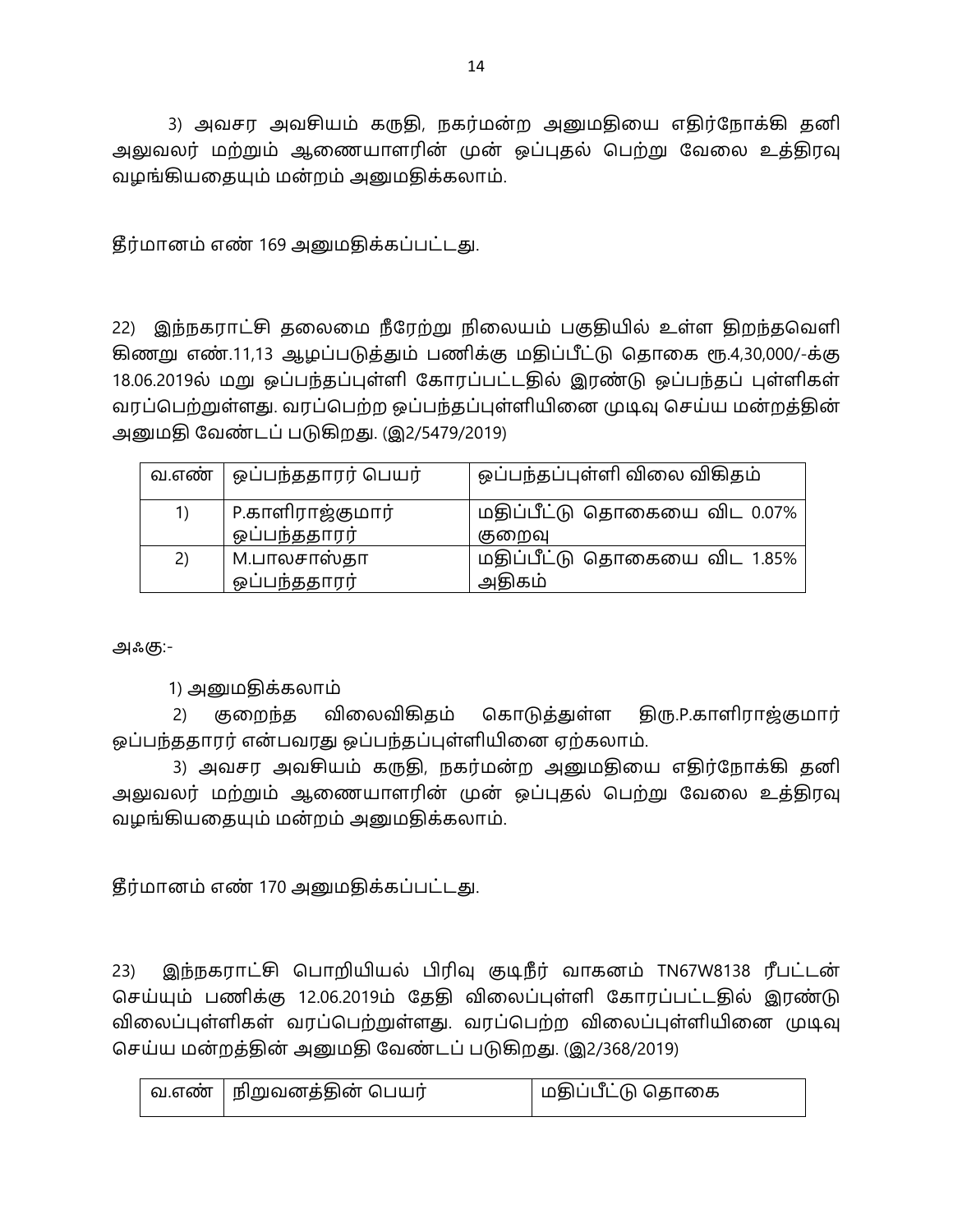| 1) | செல்வசுந்தரம் டயர் ஒர்க்ஸ் |       | <b>е</b> љ.16,500/- |
|----|----------------------------|-------|---------------------|
|    | 17, செவல்பட்டி வடக்கு தெரு |       |                     |
| 2) | பவித்ரா ரீடெரடிங்          |       |                     |
|    | மதுரை<br>461/210,          | ரோடு, | ељ.17,000/-         |
|    | இராஜபாளையம்                |       |                     |

1) மன்றம் அனுமதிக்கலாம்

2)குறைந்த விலைப்புள்ளி கொடுத்துள்ள செல்வசுந்தரம் நிறுவனத்திற்கு வேலை உத்திரவு வழங்கவும் மன்றம் அனுமதிக்கலாம்

3) அவசர அவசியம் கருதி, நகர்மன்ற அனுமதியை எதிர்நோக்கி தனி அலுவலர் மற்றும் ஆணையாளரின் ஒப்புதல் பெற்று வேலை உத்திரவு வழங்கியதை மன்றம் பின்னேற்பு செய்யலாம்.

தீர்மானம் எண் 171 அனுமதிக்கப்பட்டது.

24) இந்நகராட்சி பொறியியல் பிரிவில் உள்ள TN67Z2642 வாகனத்திற்கு பழுது பணிகள் மேற்கொள்வதற்கான விலைப்புள்ளி கோரப்பட்டதில் இரண்டு விலைப்புள்ளிகள் வரப்பெற்றுள்ளது. வரப்பெற்ற விலைப்புள்ளியினை முடிவு செய்ய மன்றத்தின் அனுமதி வேண்டப் படுகிறது. (இ2/5362/2019)

|    | வ.எண்   நிறுவனத்தின் பெயர்                                        | மதிப்பீட்டு தொகை |
|----|-------------------------------------------------------------------|------------------|
| 1) | ஸ்ரீராம் மோட்டார் ஒர்க்ஸ்                                         | $(Tb.12,025/-$   |
|    | 354, முடங்கியார் ரோடு                                             |                  |
| 2) | ஸ்ரீ முத்துமாரியம்மன் மோட்டார்ஸ்<br>193E, மீனாட்சி தியேட்டர் ரோடு | $(T5.12,750)$ -  |

அஃகு:-

1) மன்றம் அனுமதிக்கலாம்

2)குறைந்த விலைப்புள்ளி கொடுத்துள்ள ஸ்ரீராம் மோட்டார் ஒர்க்ஸ் விலைப்புள்ளியினை ஏற்கலாம்.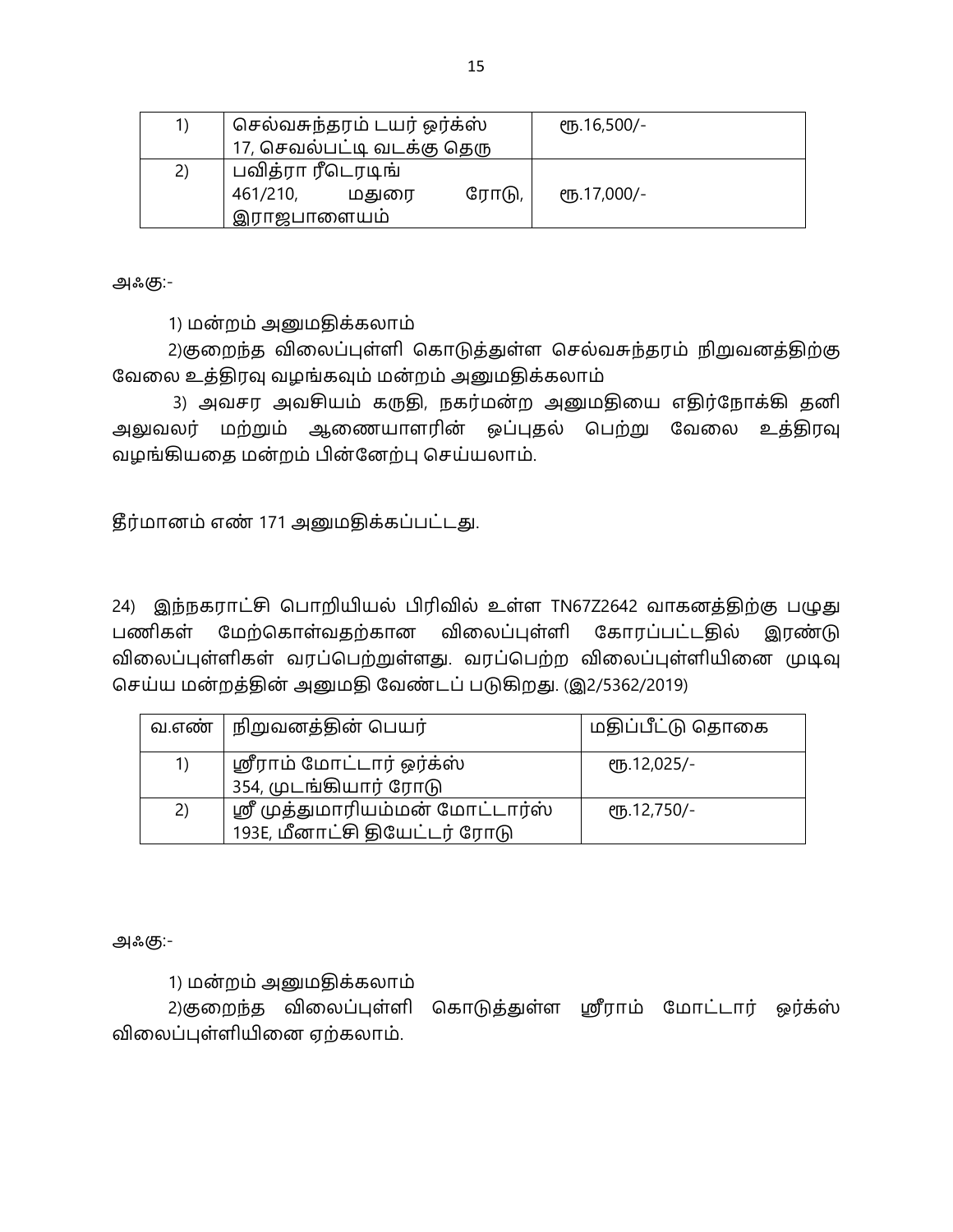3) அவசர அவசியம் கருதி, மேற்படி நிறுவனத்தாரருக்கு நகர்மன்ற அனுமதியை எதிர்நோக்கி தனி அலுவலர் மற்றும் ஆணையாளரின் ஒப்புதல் பெற்று வேலை உத்திரவு வழங்கியதையும் மன்றம் அனுமதிக்கலாம்.

தீர்மானம் எண் 172 அனுமதிக்கப்பட்டது.

 $25)$ இந்நகராட்சிக்குட்பட்ட 1 முதல் 42 முடிய உள்ள வார்டுகளில் உள்ள ஆழ்துளை கிணறுகளுடன் கூடிய சிறுவிசை மின்பம்புகள் பழுது பார்க்கும் பொருட்டு 25.06.2019ல் ஒப்பந்தப்புள்ளி கோரப்பட்டதில் இரண்டு ஒப்பந்தப்புள்ளி கள் வரப் பெற்றுள்ளது. வரப்பெற்ற ஒப்பந்தப்புள்ளியினை முடிவு செய்ய மன்றத்தின் அனுமதி வேண்டப் படுகிறது. (இ2/5731/2019)

| வ.எண் | <sup>।</sup> ஒப்பந்ததாரர் பெயர் | ஒப்பந்தப்புள்ளி விலை விகிதம் |
|-------|---------------------------------|------------------------------|
| 1)    | திருமதி.P.பத்மசாந்தி            | மதிப்பீட்டு தொகையை விட 0.02% |
|       | ஒப்பந்ததாரர்                    | குறைவு                       |
| 2)    | திரு.சந்திரசேகரன்               | மதிப்பீட்டு தொகையை விட 0.30% |
|       | ஒப்பந்ததாரர்                    | அதிகம்                       |

அஃகு:-

1) மன்றம் அனுமதிக்கலாம்

 $(2)$ குறைந்த மதிப்பீட்டு விலைவிகிதம் கொடுத்துள்ள திருமதி. ஒப்பந்ததாரருக்கு P.பத்மசாந்தி வேலை உக்கிரவு வழங்கவும் மன்றம் அனுமதிக்கலாம்.

தீர்மானம் எண் 173 அனுமதிக்கப்பட்டது.

இராஜபாளையம் நகராட்சி பகுதியில் உள்ள 6116 எண்ணம் கெரு  $26)$ விளக்குகள் இயக்குதல் மற்றும் பராமரிப்பு பணிக்கான மதிப்பீடு மற்றும் ஒப்பந்தப்புள்ளி நமூனா (Bid Document) ஆகியவை சென்னை நகராட்சி நிர்வாக ஆணையரக தலைமைப் பொறியாளர் அவர்களின் கடிதம் ந.க.எண்.13899/2016/ DO நாள்.06.04.2018ன்படி கீழ்க்கண்டவாறு ஒப்புதல் அளிக்கப்பட்டுள்ளது.

| முதலாம் ஆண்டு    | ரூ.78.53 லட்சம் |
|------------------|-----------------|
| ' இரண்டாம் ஆண்டு | ரூ.82.46 லட்சம் |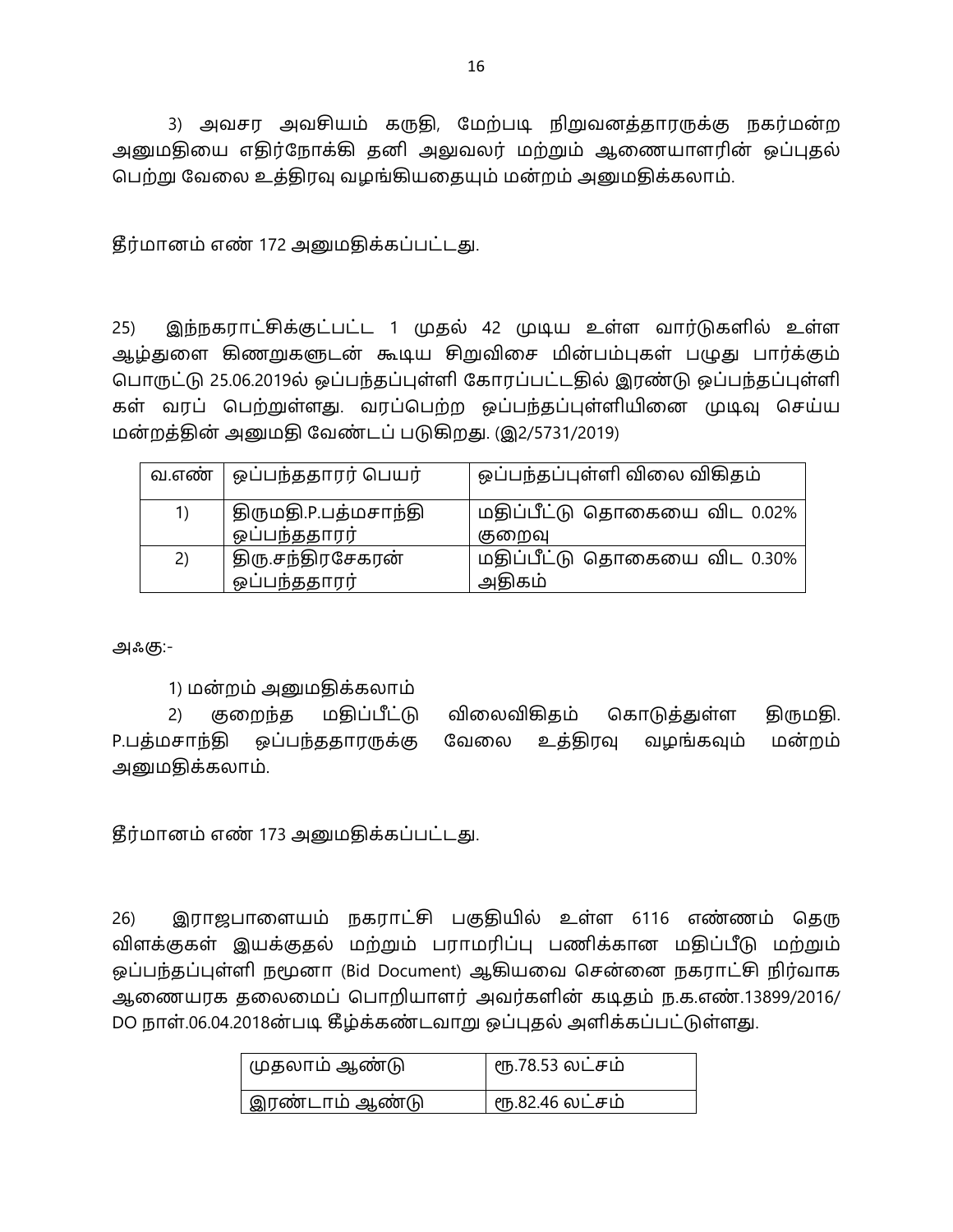| (5% Add)       |                 |
|----------------|-----------------|
| மூன்றாம் ஆண்டு | ரூ.86.58 லட்சம் |
| (5% Add)       |                 |

மேற்படி உத்திரவில் முதலாமாண்டிற்கு அனுமதி வழங்கியும் மேற்படி பணிக்கான ஒப்பந்த நிறுவனத்தின் செயல்திறனை கருத்தில் கொண்டு அடுத்தடுத்த இரண்டு மற்றும் மூன்றாம் ஆண்டுகளுக்கு மீண்டும் தலைமைப் பொறியாளரின் முன்ஒப்புதல் பெற்று நீட்டிப்பு செய்ய தெரிவிக்கப்பட்டுள்ளது. இதன்படி இப்பணிக்கான முதலாமாண்டு ஒப்பந்தம் 31.07.2018ம் நாளிட்ட தீர்மானம் எண்.614ல் ஒப்புதல் அளித்ததின் பேரில் பணி மேற்கொள்ள வழங்கப்பட்ட வேலை உத்திரவு ந.க.எண்.இ2/3641/2017 நாள்.30.07.2018ன்படி 31.07.2019ல் முடிவடைகிறது. எனவே, தலைமைப் பொறியாளர், சென்னை அவர்களின் கடிதத்தில் தெரிவித்துள்ளவாறு தற்போது இப்போது பணியினை மேற்கொண்டு வரும் M.S.ஆகாஷ் இன்ஜினியரிங் அசோசியேட்ஸ் (பிரைவேட்) லிட் சென்னை நிறுவனத்தின் செயல்திறன் திருப்திகரமாக உள்ளதால் இரண்டாம் ஆண்டிற்கான ஒப்பந்தத்தை சென்னை நகராட்சி நிர்வாக ஆணையரக தலைமைப் பொறியாளரின் முன்அனுமதி பெற்று நீட்டிப்பு செய்யவும் இப்பணிக்கான செலவினம் ரூ.82.46 இலட்சத்தினை நகராட்சி பொது நிதியிலிருந்து மேற்கொள்ள மன்றம் அனுமதி வேண்டப்படுகிறது.

அஃகு:-

1) அனுமதிக்கலாம்

2) ஒப்பந்தத்தினை இரண்டாம் ஆண்டிற்கு M.S.ஆகாஷ் இன்ஜினியரிங் அசோசியேட்ஸ் நிறுவனத்திற்கு சென்னை நகராட்சி நிர்வாக ஆணையரக தலைமைப் பொறியாளர் அவர்களின் முன் அனுமதி பெற்று நீட்டிப்பு செய்யலாம்

3) இப்பணிக்கான செலவினத்தொகை ரூ.82.46 இலட்சத்தினை பொது நிதியிலிருந்து மேற்கொள்ளலாம்.

தீர்மானம் எண் 174 அனுமதிக்கப்பட்டது.

27) இந்நகராட்சி கோடைகுடிநீர் கேக்கப் பகுதியில் அமைந்துள்ள ஆழ்துளைக்கிணறுகள் மற்றும் திறந்தவெளிக்கிணறுகளில் ஏற்படும் பழுது பணிகள் பார்க்கும் பொருட்டு 28.06.2019ல் ஒப்பந்தப்புள்ளி கோரப்பட்டது. வரப்பெற்ற ஒப்பந்தப்புள்ளியினை முடிவு செய்ய மன்றத்தின் அனுமதி வேண்டப் படுகிறது. (இ2/5562/2019)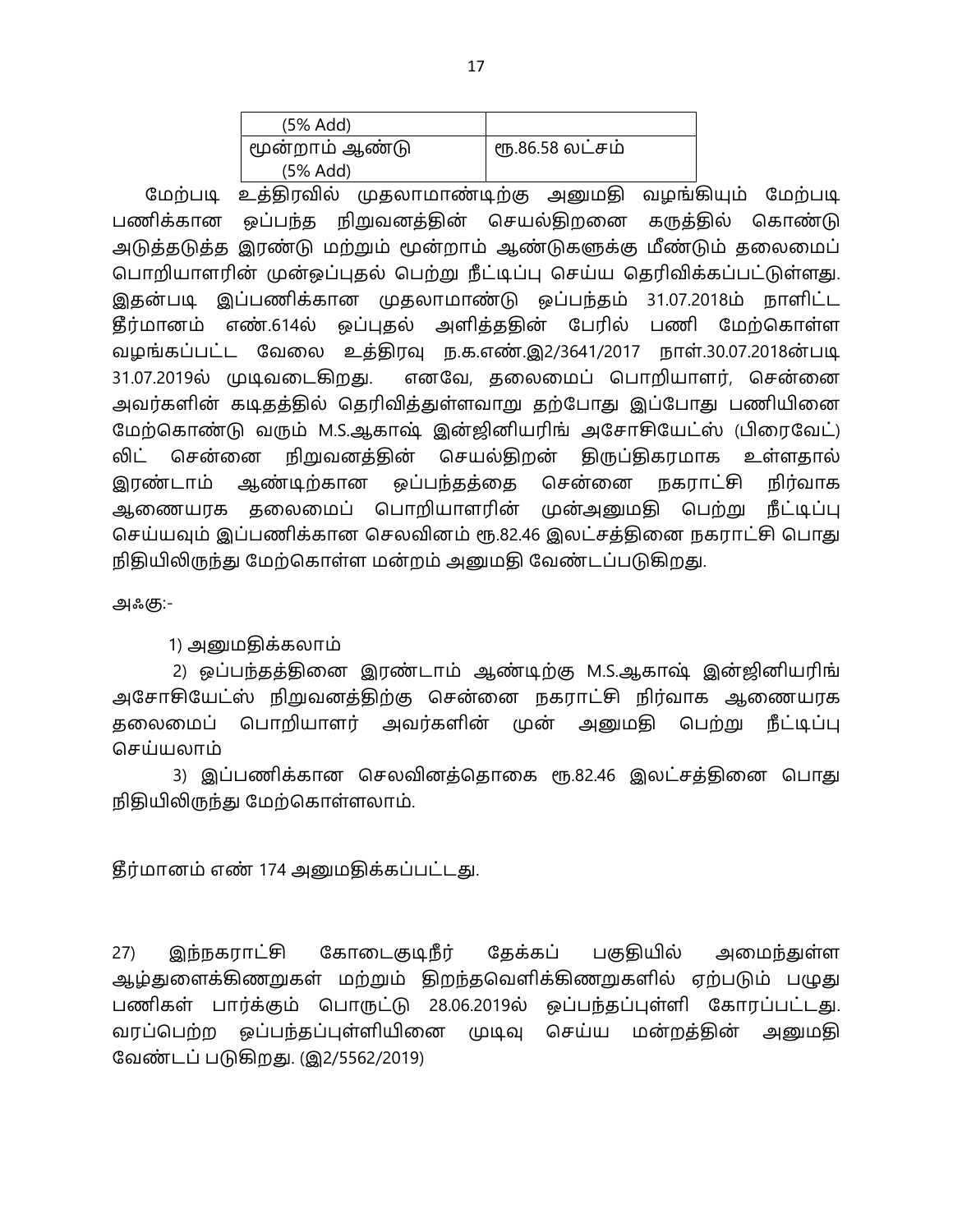|    | வ.எண்   ஒப்பந்ததாரர் பெயர் | ஒப்பந்தப்புள்ளி விலை விகிதம்                                |
|----|----------------------------|-------------------------------------------------------------|
| 1) |                            | M/S.Dhavich design & Pvt Ltd   மதிப்பீட்டு தொகையை விட 0.31% |
|    |                            | குறைவு                                                      |
| 2) | Thiru.K.Thangam Contractor | மதிப்பீட்டு தொகையை விட 2.52%                                |
|    |                            | அதிகம்                                                      |

1) மன்றம் அனுமதிக்கலாம்

2) குறைந்த ஒப்பந்தப்புள்ளி விலைவிகிதம் கொடுத்துள்ள M/S.Dhavich design & Pvt Ltd நிறுவனத்தின் ஒப்பந்தப்புள்ளியினை ஏற்கலாம்.

3) அவசர அவசியம் கருதி, நகர்மன்ற அனுமதியை எதிர்நோக்கி தனி அலுவலர் மற்றும் ஆணையாளரின் முன் ஒப்புதல் பெற்று வேலை உத்திரவு வழங்கியதையும் மன்றம் அனுமதிக்கலாம்.

தீர்மானம் எண் 175 அனுமதிக்கப்பட்டது.

28) இந்நகராட்சி தலைமை நீரேற்று நிலையத்தில் குடிநீர் சுத்திகரிப்பு Liquid Chlorination பணிகளுக்கு கடந்த 28.06.2019ல் ஓப்பந்தப்புள்ளி கோரப்பட்டது. வரப்பெற்ற ஒப்பந்தப்புள்ளியினை முடிவு செய்ய மன்றத்தின் அனுமதி வேண்டப் படுகிறது. (இ2/6019/2019)

| வ.எண் | ஒப்பந்ததாரர் பெயர்            | ஒப்பந்தப்புள்ளி விலை விகிதம்  |
|-------|-------------------------------|-------------------------------|
| 1)    | M/S.Excellent Chloro Systems  | மதிப்பீட்டு தொகையை விட 0.03%  |
|       |                               | குறைவு                        |
| 2)    | and<br>Shri<br>Sathya<br>dyes | மதிப்பீட்டு<br>தொகைக்கு சமமாக |
|       | Chemicals                     | உள்ளது                        |

அஃகு:-

1) மன்றம் அனுமதிக்கலாம்

2) குறைந்த ஒப்பந்தப்புள்ளி விலைவிகிதம் கொடுத்துள்ள M/S.Excellent Chloro Systems நிறுவனத்தின் ஒப்பந்தப்புள்ளியினை ஏற்கலாம்.

3) அவசர அவசியம் கருதி, நகர்மன்ற அனுமதியை எதிர்நோக்கி தனி அலுவலரின் முன் ஒப்புதல் பெற்று வேலை உத்திரவு வழங்கியதையும் மன்றம் அனுமதிக்கலாம்.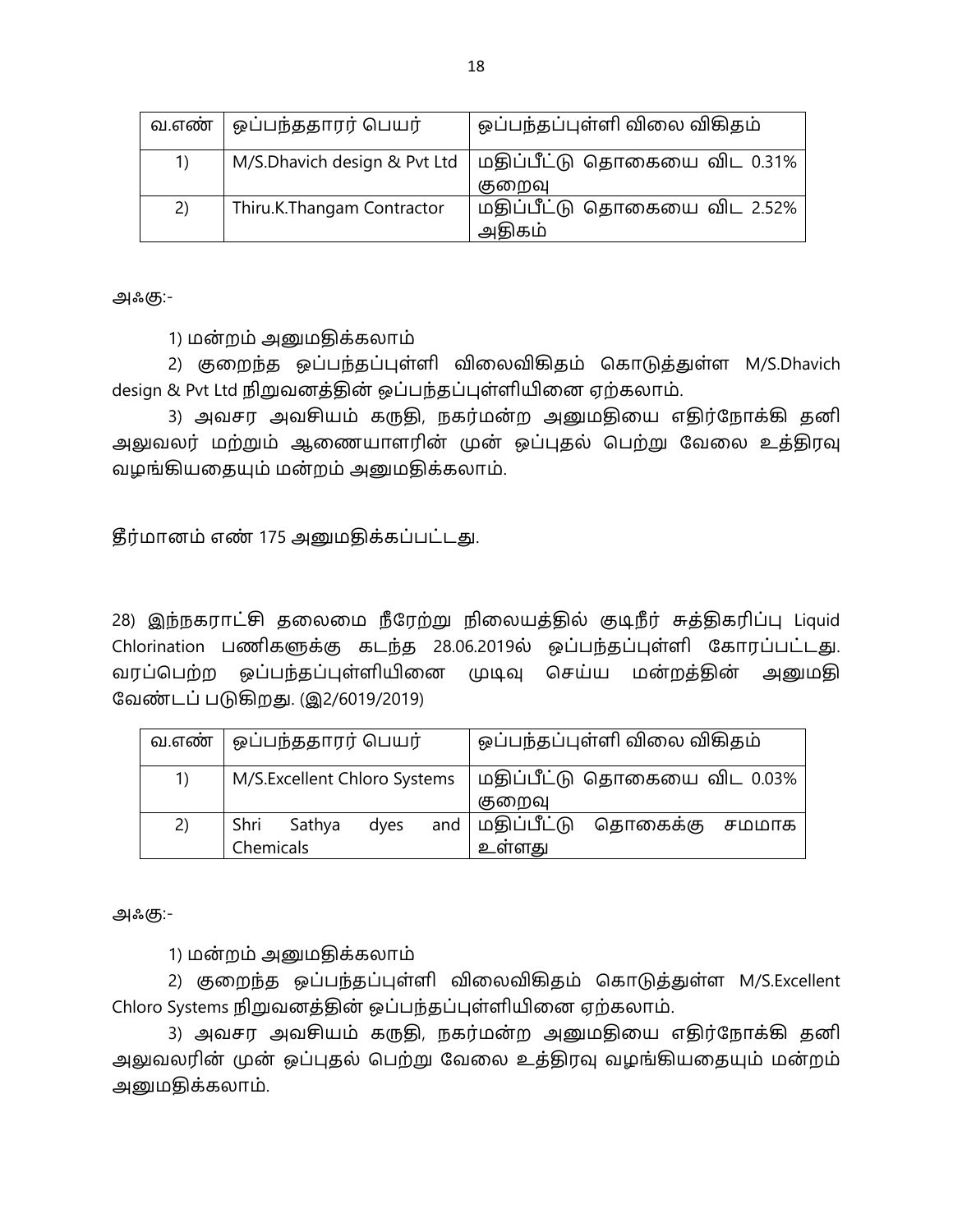தீர்மானம் எண் 176 அனுமதிக்கப்பட்டது.

29) இந்நகராட்சி கோடைகுடிநீர் தேக்கம் பகுதியில் அமைந்துள்ள ஜெனரேட்டர் எண். ll பழுது மற்றும் பராமரிப்பு பணிகள் மேற்கொள்ளும் பொருட்டு கேகியன்று விலைப்புள்ளி 12.06.2019 கோரப்பட்டகில் இரண்டு விலைப்புள்ளிகள் வரப்பெற்றுள்ளது. வரப்பெற்ற விலைப்புள்ளியினை முடிவு செய்ய மன்றத்தின் அனுமதி வேண்டப் படுகிறது. (இ2/00669/2019)

|    | வ.எண்   ஒப்பந்ததாரர் பெயர்                   | ஒப்பந்தப்புள்ளி விலை விகிதம் |
|----|----------------------------------------------|------------------------------|
| 1) | வீ ஆர் மார்க்கெட்டிங்,<br>876, தென்காசி ரோடு | eҧ.13,350/-                  |
|    |                                              |                              |
| 2) | விநாயகா பேட்டரி சர்வீஸ்                      | $(T5.13,800/-$               |
|    | 63, மதுரை மெயின் ரோடு                        |                              |

அஃகு:-

1) அனுமதிக்கலாம்

2) குறைந்த விலைப்புள்ளி கொடுத்துள்ள வீஆர் மார்க்கெட்டிங், நிறுவனத்திற்கு மன்றம் அனுமதிக்கலாம்.

3) அவசர அவசியம் கருதி, நகர்மன்ற அனுமதியை எதிர்நோக்கி தனி அலுவலர் மற்றும் நகராட்சி பொறியாளர் / தனி அலுவலர் மற்றும் ஆணையாளர் முன் ஒப்புதல் பெற்று வேலை உத்திரவு வழங்கியதை மன்றம் பின்னேற்பு செய்யலாம்.

தீர்மானம் எண் 177 அனுமதிக்கப்பட்டது.

30) இராஜபாளையம் நகராட்சி 2019-2020ஆம் ஆண்டிற்கு ஒப்பந்ததாரர்கள் பட்டியலில் பிடித்தம் செய்யப்பட்ட வருமான வரியை நான்கு காலாண்டிற்கு TDS தாக்கல் செய்வதற்கும், மற்றும் நகராட்சி பணியாளர்களிடம் பிடித்தம் செய்த வருமான வரியினை சார்ட்டடு அக்கவுண்டன்ட் மூலம் தாக்கல் செய்வதற்கும் அதற்காகும் உத்தேச செலவு தொகை ரூ.50,000/-ற்கு (ரூபாய் ஐம்பதாயிரம்) மட்டும் மன்றத்தின் அனுமதி வேண்டப்படுகிறது. (பி4/9041/2000)

அஃகு:-

1) செலவுத் தொகைக்கு மன்றம் அனுமதி வழங்கலாம்.

2) மேற்படி பணியின் அவசர அவசியம் கருதி, நகர்மன்ற அனுமதியை எதிர்நோக்கி தனி அலுவலர் மற்றும் ஆணையாளர்(பொ) அவர்களின் அனுமதி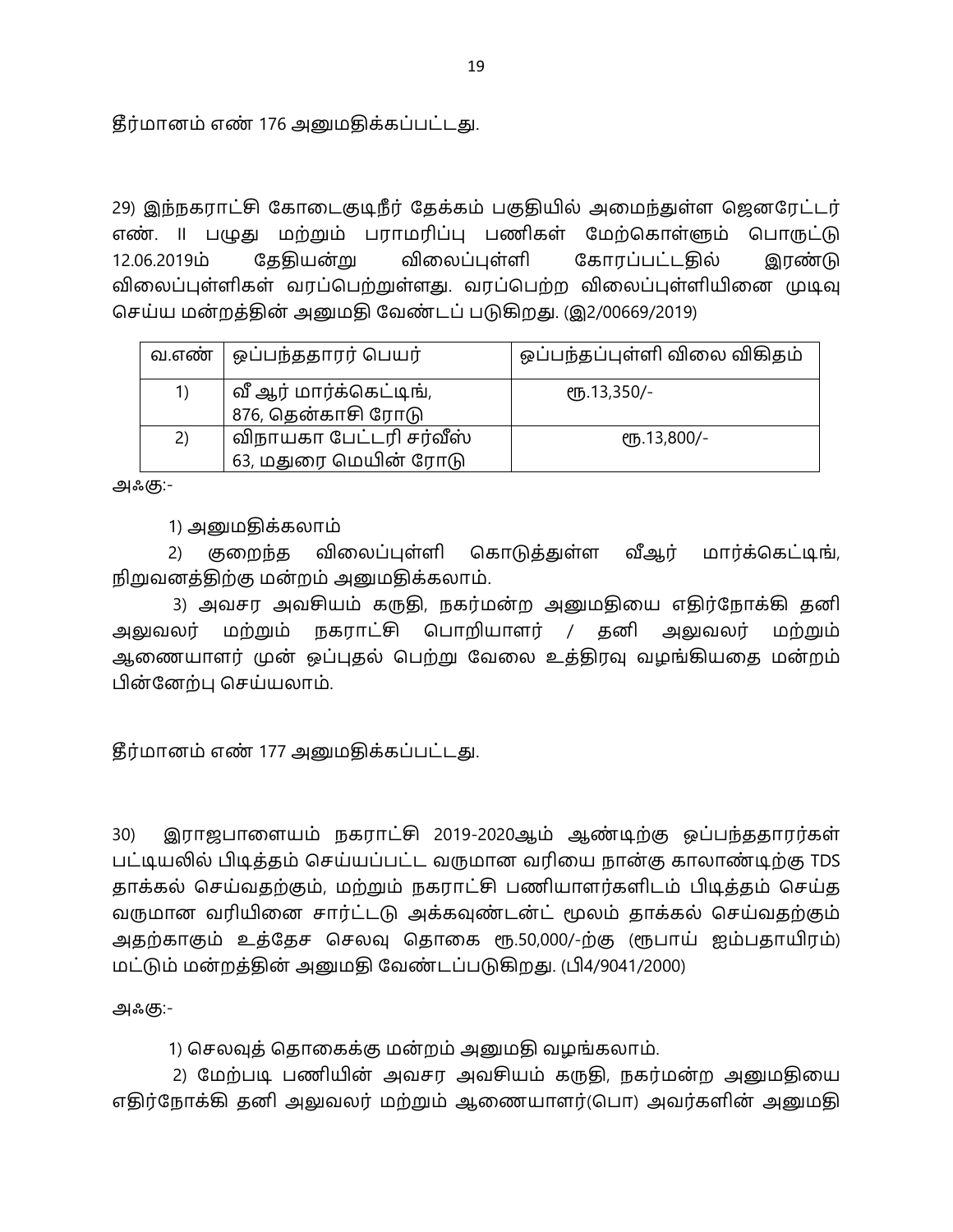பெற்று திரு.ஆர்.கிருஷ்ணமூர்த்தி (சார்ட்டடு அக்கவுண்டன்ட்) அவர்களுக்கு TDS தாக்கல் செய்த வகைக்கு தொகை வழங்கியதை மன்றம் அனுமதிக்கலாம்.

தீர்மானம் எண் 178 அனுமதிக்கப்பட்டது.

31) இந்நகராட்சி பொது சுகாதாரப்பிரிவில் உள்ள TN67Z2347 டிராக்டர் மற்றும் TN67Z2348 டிரைலர் வாகனத்திற்கு தகுதிச்சான்று பெறும் பொருட்டு கீழ்க்கண்ட பழுதுப்பணிகள் பார்க்க உத்தேச மதிப்பீடு தொகை ரூ.98,500/-க்கு மன்றத்தின் அனுமதி வேண்டப்படுகிறது. (எச்1/5725/2019)

# TN67Z2347 டிராக்டர்

1. நான்கு வீல் கிரிஸ் செய்து பேரீங் சரிசெய்தல்

2.டீசல் பம்பு நாசில் சரிசெய்தல்

3.பிரேக் லைனிங் சரிபார்த்தல்

4.இன்ஜின் ஆயில் மாற்றுதல், கிரோசின் ஆயில், டீசல் ஆயில் தார்பாய் சரிபார்த்தல்

5.இரண்டு சைடு மக்காடு சரிசெய்தல், டிரைவர் சீட் சரிசெய்தல்

6.வாட்டர் சர்வீஸ் பெயிண்டிங், வயரிங் சரிசெய்தல்

### **TN67Z2348**

1. இரண்டு வீல் பேரிங் மாற்றி கிரீஸ் வைத்தல்

2. டிரைலரில் தரைதளம் புதியது மாற்றி சைடு கதவுகள் பெயிண்டிங், வயரிங் சரிபார்த்தல்

அஃகு:-

1) மன்றம் அனுமதிக்கலாம்

2) உள்ளூர் ஒப்பந்தப்புள்ளி பெற்று பணிகளை மேற்கொள்ளவும் மன்றம் அனுமதிக்கலாம்.

தீர்மானம் எண் 179 அனுமதிக்கப்பட்டது.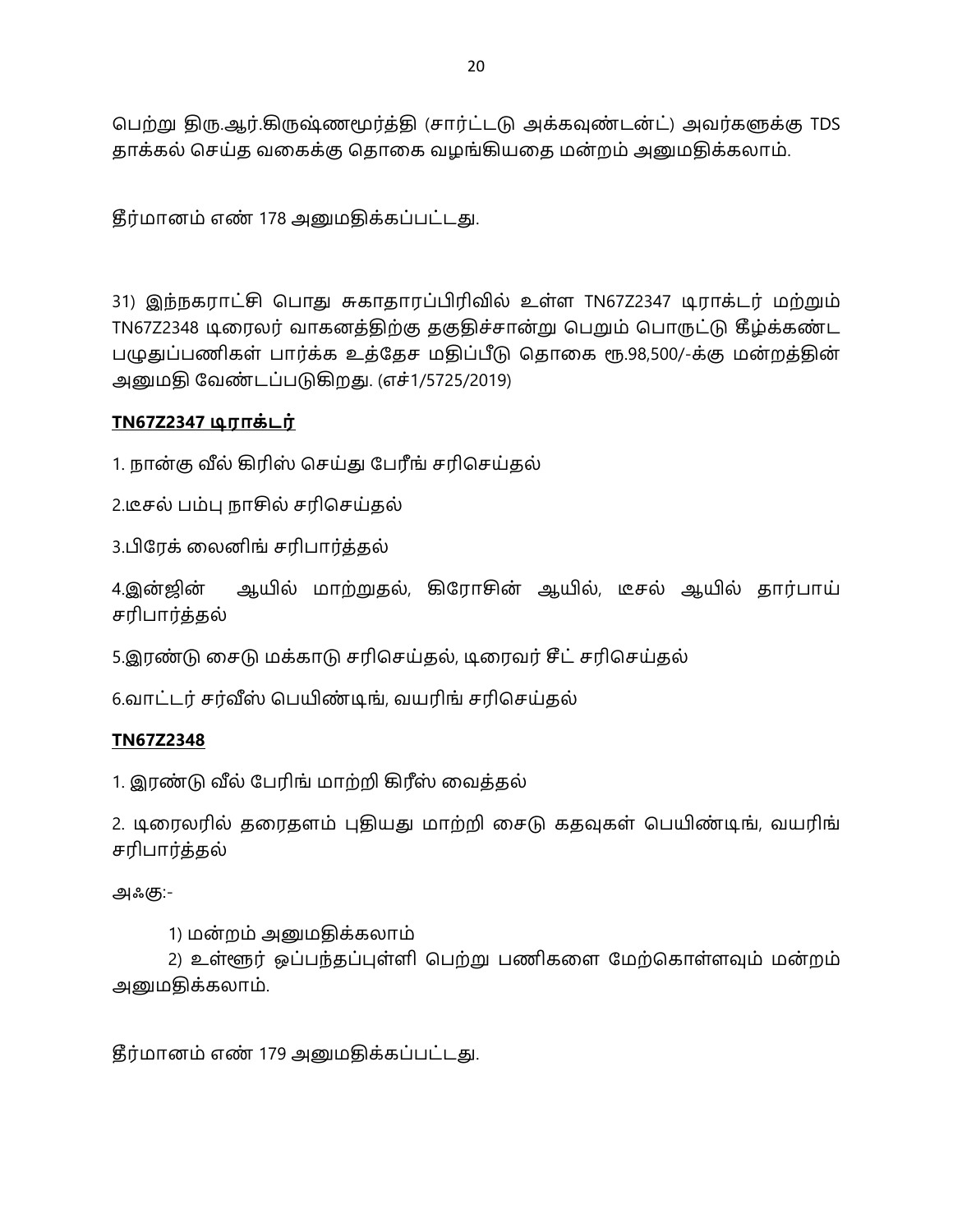32) இந்நகராட்சி பொது சுகாதாரப்பிரிவில் உள்ள TN67K3011 டம்பர் பிளேசர் فا05.07.2019 வாகனத்திற்கு பழுதுப்பணிகள் பார்க்க ஒப்பந்தப்புள்ளி கோரப்பட்டதில் கீழ்க்கண்ட இரண்டு ஒப்பந்தப்புள்ளிகள் வரப்பெற்றுள்ளன. வரப்பெற்ற ஒப்பந்தப்புள்ளியை முடிவு செய்ய மன்றத்தின் அனுமகி வேண்டப்படுகிறது. (எச்1/1481/2019)

| 1)  | ஸ்ரீ அம்மன் ஹைட்ராலிக்ஸ்<br>இராஜபாளையம்                           | <b>e</b> 5.1,54,325/- |
|-----|-------------------------------------------------------------------|-----------------------|
| (2) | ஸ்ரீராம் மோட்டார் ஒர்க்ஸ்<br>354, முடங்கியார் ரோடு<br>இராஜபாளையம் | ரூ.1,46,885/-         |

அஃகு:-

1) மன்றம் அனுமதிக்கலாம்

2) குறைந்த விலைப்புள்ளி கொடுத்துள்ள ஸ்ரீராம் மோட்டார் ஒர்க்ஸ் நிறுவனத்தாரருக்கு வேலை உத்தரவு வழங்கவும் மன்றம் அனுமதிக்கலாம்.

தீர்மானம் எண் 180 அனுமதிக்கப்பட்டது.

33) இந்நகராட்சி 6வது மைல் பகுதியில் அமைந்துள்ள குடிநீர் சுத்திகரிப்பு நிலையத்தில் இருந்து நகர்பகுதிக்கு வரும் 16" குடிநீர் பிரதான குழாய் பழுதடைந்துள்ளதை பராமரிப்பு பணி மேற்கொள்வதற்கு மதிப்பீட்டு தொகை ரூ.40,000/-க்கு மட்டும் மன்றத்தின் அனுமதி வேண்டப்படுகிறது. (இ2/6145/2019)

அஃகு:-

1) மன்றம் அனுமதிக்கலாம்.

2) இப்பணியின் அவசர அவசியம் கருதி, நகர்மன்ற அனுமதியை எதிர்நோக்கி தனி அலுவலர் மற்றும் ஆணையாளரின் முன் ஒப்புதல் பெற்று நகர்மன்ற பதிவுபெற்ற ஒப்பந்ததாரர் திரு.R.வின்சென்ட் செல்வராஜ் மூலம் மதிப்பீடு விகிதத்தில் செய்ய அனுமதிக்கலாம்.

3) மேற்படி பணியின் அவசர அவசியத்தை முன்னிட்டு நகர்மன்ற அனுமகியை எதிர்நோக்கி தனி அலுவலர் முன் ஒப்புதல் பெற்று வேலை உத்திரவு வழங்கியதையும் மன்றம் அனுமதிக்கலாம்.

தீர்மானம் எண் 181அனுமதிக்கப்பட்டது.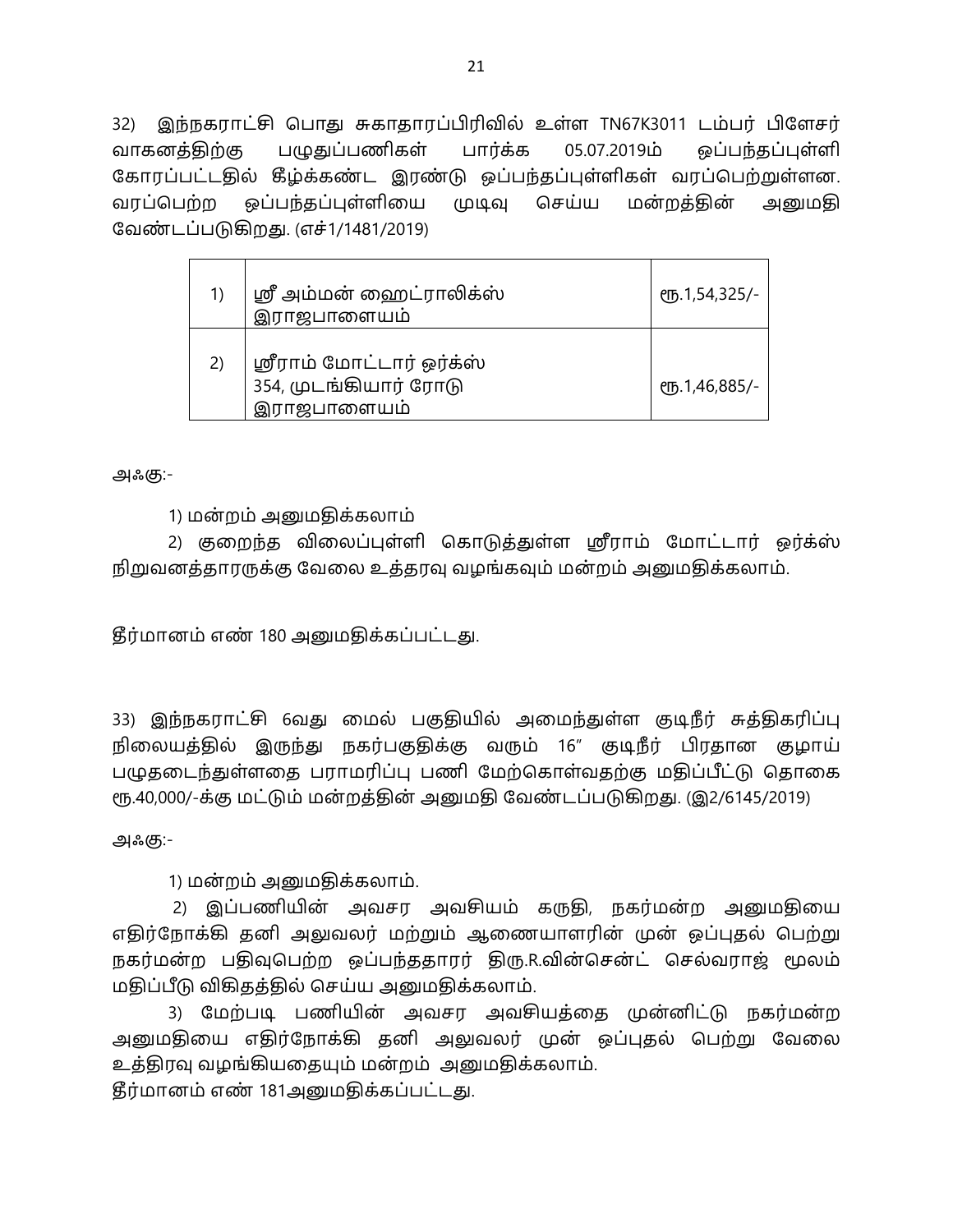34) இந்நகராட்சியின் தாய்மை இந்தியா திட்டம் 2018-19ம் ஆண்டின் கீழ் உரக் கிடங்கு உரச்சுரங்கம் அமைக்கும் பணிக்கு Retender மாநில அளவில் விளம்பரம் செலவு வகைக்கு ரூ.1,41,330/-ஐ Accord Advertising Agency நிறுவனத்திற்கு வழங்க மன்ற அனுமதி வேண்டப்படுகிறது. (இ1/2711/2018)

அஃகு:- மன்றம் அனுமதிக்கலாம்.

தீர்மானம் எண் 182 அனுமதிக்கப்பட்டது.

35) இந்நகராட்சியின் தூய்மை இந்தியா திட்டம் 2017-18ம் ஆண்டின் கீழ் கிடக்கழிவு மேலாண்மை பணிகள் செயல்படுக்க ReTender மாநில அளவில் பத்திரிக்கையில் விளம்பரம் செய்த வகைக்கு ரூ.70,088/-ஐ Accord Advertising Agency நிறுவனத்திற்கு வழங்க மன்ற அனுமதி வேண்டப்படுகிறது. (g) 1/8865/2017)

அஃகு:- மன்றம் அனுமதிக்கலாம்.

தீர்மானம் எண் 183 அனுமதிக்கப்பட்டது.

36) இராஜபாளையம் நகராட்சி எல்லைக்குட்பட்ட தென்காசி ரோட்டில் PSK பூங்கா எதிர்புறம் மழைநீர் வடிகால் கட்டும் பணி ரூ.9.15 லட்ச மதிப்பீட்டில் நகர்மன்றத்தின் 10.09.2018ஆம் ஆண்டிற்கு நாளிட்ட தீர்மானம் எண் 662ல் நிர்வாக அனுமதி கோரப்பட்டு மேற்கொள்ளப்பட்டு வந்தது. இப்பணி முடிக்கப்பட்ட நிலையில் இதுவரை மேற்கொள்ளப்பட்ட செலவினம் ரூ.5,31,891/-போக மீதி ரூ.3,83,159/- உள்ளது. இந்நிலையில் இந்நகர் பகுதிக்குட் பட்ட திருவனந்தபுரம் 35வது குறுக்கு தெரு, 3ஆவது குறுக்கு தெருக்களில் ஏற்கனவே இருந்த மழைநீர் வடிகால் நேரிலும் சேதமடைந்து கழிவுநீர் செல்ல வழியில்லாமல் தேங்கி உள்ளதாகவும் அதன் சீரமைப்பு செய்து கட்டி தர அப்பகுதி பொதுமக்கள் கோரியுள்ளனர்.

எனவே மேற்படி பகுதியில் கழிவுநீர் செல்ல வழி இல்லாமல் முற்றிலும் சேதமடைந்த மழைநீர் வடிகாலை பொது சுகாதாரத்தினை பேணும் விதமாக சீரமைப்பு செய்து புதிதாக கட்டும் பணி கொடரவும், அகற்கான செலவினக்கை மீதமுள்ள தொகையிலிருந்து மேற்கொள்ளவும், மேற்படி புதிய தெருக்களை உள்ளடக்கிய பணி திருத்திய மதிப்பீடு ரூ.9,15,000/-க்கு மன்றத்தின் திருத்திய நிர்வாக அனுமதி வேண்டப்படுகிறது. (இ1/4743/2018)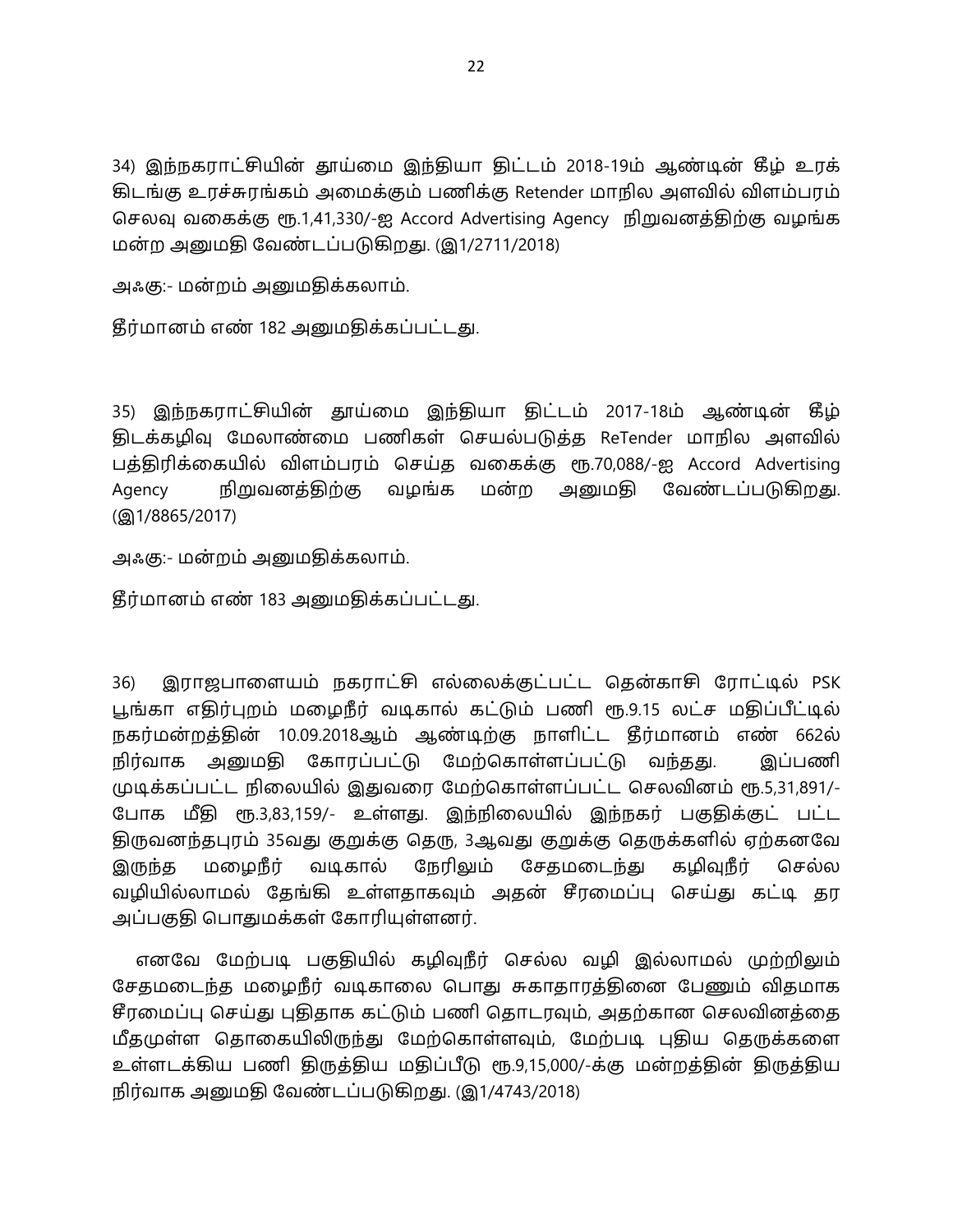1) அனுமதிக்கலாம்.

2) திருத்திய மதிப்பீட்டிற்கு திருத்திய நிர்வாக அனுமதி வழங்கலாம்.

3)பொது மக்கள் நலன் கருதி, மன்ற அனுமதியை எதிர்நோக்கி தனி அலுவலர் அவர்களின் முன் அனுமதி பெற்றதையும் அங்கீகரிக்கலாம்.

தீர்மானம் எண் 184 அனுமதிக்கப்பட்டது.

37) இராஜபாளையம் நகராட்சி எல்லைக்குட்பட்ட மாடசாமி கோவில் ரோட்டில் நகர்ப்புற சுகாதார மையம் பின்புறம் அங்கன்வாடிமையம் 5க்கு புதிய கட்டிடம் ரூ.8.50 லட்ச மதிப்பீட்டில் கட்டப்பட்டு வந்தது. மேற்படி பணி மேற்கொள்ளும் போது ஸ்தலத்தின் தன்மைக்கேற்ப அசல் மதிப்பீட்டில் வகை செய்யப்படாத தீழ்க்கண்ட இனங்களும்,

1)Plumbing

2) Well growel supply and filling

3) Supply and fixed of 1000 litre HDPE Tank

4) Supply and fixed PVC Door

5) Supply and fixed of Eurocon files

6) Gronothic floor finish

ஏற்கனவே அசல் மதிப்பீட்டில் வகை செய்யப்பட்டு மதிப்பீட்டை விட கூடுதல் அளவில் கீழ்க்கண்ட இனங்களும்

1) Brick work in cm 1:5 mix

2) Centering for coloumn

3) Supply and Fabrication of steel

4) RCC 1:1.5:3 mix us 20mm HPG metal.

மேற்கொள்ளப்பட்டுள்ளன. இதன் மூலம் பணியின் ஒட்டு மொத்த வேலை யளவு ரூ.9,22,684/- என்றாகி விட்டது. எற்கனவே நகர்மன்றம் தனது 31.07.18ம் நாளிட்ட தீர்மானம் எண் 617ல் நிர்வாக அனுமதி பெற்ற தொகையான ரூ.8,50,000/-ஐ விட ரூ.72684/- கூடுதலாக பணி மேற்கொள்ளப்பட்டுள்ளது. அவசர அவசியம் கருதி,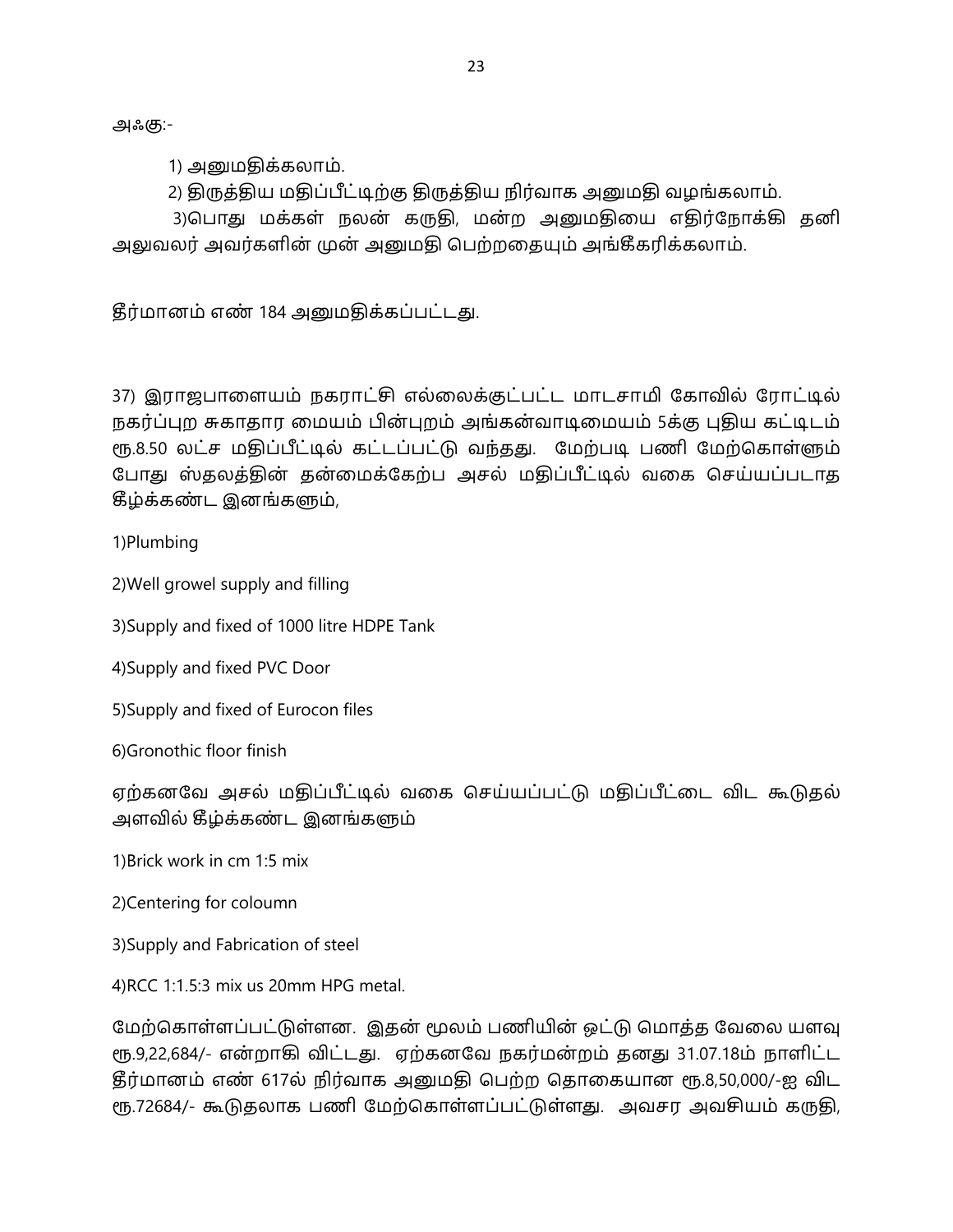ஸ்தலத்தின் தன்மைக்கேற்ப பணி மேற்கொள்ளப் பட்டமைக்கும், அதற்கு கூடுதல் செலவினம் ரூ.72684/- (ரூபாய் எழுபத்தி இரண்டாயிரத்து அறுநூற்றி எண்பத்து நான்கு மட்டும்) சேர்த்து ரூ.9,22,684/-க்கு தயார் செய்யப்பட்டுள்ள கிருக்கிய மதிப்பீட்டிற்கு மன்றத்தின் திருத்திய நிர்வாக அனுமகி வேண்டப்படுகிறது. (இ1/3810/2018)

அஃகு:-

1) அனுமதிக்கலாம்.

2) மேற்படி கூடுதல் செலவினம் ரூ.72684/-ஐ கல்வி நிதியிலிருந்து மேற்கொள்ளவும் மன்றம் அனுமதிக்கலாம்.

தீர்மானம் எண் 185 அனுமதிக்கப்பட்டது.

மாண்புமிகு உள்ளாட்சித்துறை அமைச்சர் அவர்களின் ஆய்வுக்கூட்ட 38) அறிவுரைகள் மற்றும் நகராட்சி நிர்வாக மண்டல இயக்கநர் திருநெல்வேலி அவர்களின் கடிதம் ந.க.எண்.53/2010/ஆ1 நாள். 27.06.2019 உத்திரவின்படி இராஜபாளையம் நகராட்சிப் பகுதிகளில் மழைநீர் சேகரிப்பு தொடர்பாக பொது மக்களிடம் விழிப்புணர்வு ஏற்படுத்தும் வகையில் அறிவிப்பு நோட்டீஸ் மற்றும் ஸ்டிக்கர் அச்சடிப்பதற்குரிய செலவுத் தொகைக்கு நகர்மன்றத்தின் அனுமதி வேண்டப்படுகிறது.

அஃகு:- அரசின் சிறப்புத் திட்டமாக உள்ளதால் மேற்படி செலவினத்தை வருவாய் மூலதன நிதியிலிருந்து செலவிட மன்றம் அனுமதிக்கலாம்.

தீர்மானம் எண் 186 அனுமதிக்கப்பட்டது.

39) இந்நகராட்சியில் கணக்கர் ஆக பணியாற்றி வரும் திரு.கோ.வெங்கடேசன் என்பவர் சென்னை உயர்நீதிமன்ற மதுரை கிளையில் WP(MD)NO.15225/2019 வழக்கில் நகராட்சி நிர்வாக ஆணையர் அவர்கள் பிரதிவாதியாகவும் நகராட்சி நிர்வாக மண்டல இயக்குநர் அவர்கள் இரண்டாம் பிரதிவாதியாகவும் நகராட்சி ஆணையர் அவர்கள் மூன்றாம் பிரதிவாதியாக சேர்க்கப்பட்டு உள்ளதால் மேற்படி வழக்கில் திரு.N.திலீப்குமார்BABL ஆஜராகவும் அதற்கான செலவுத் தொகைக்கு மன்ற அனுமதி வேண்டப்படுகிறது.

அஃகு:- அனுமதிக்கலாம்.

தீர்மானம் எண் 187 அனுமதிக்கப்பட்டது.